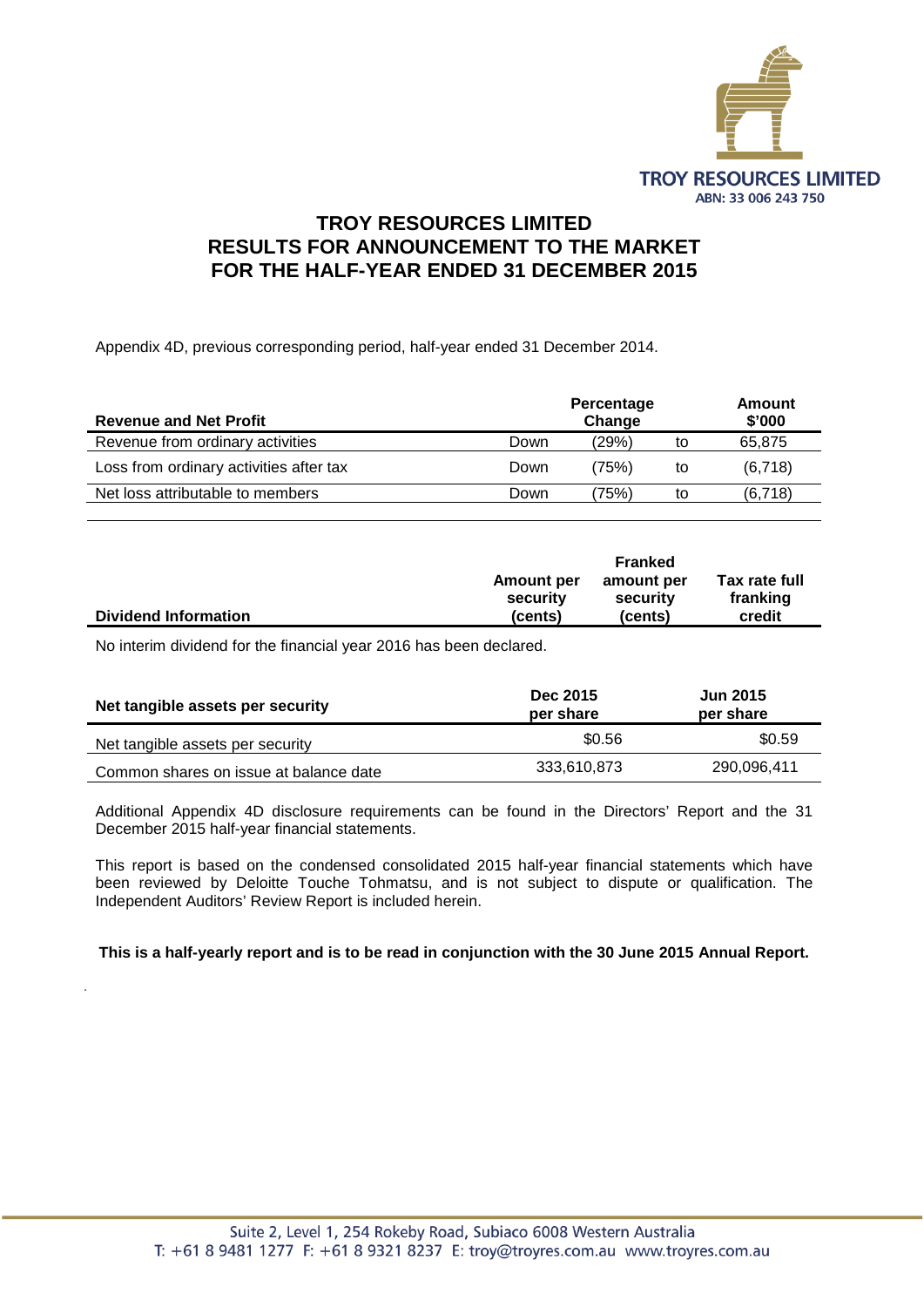

**CONSOLIDATED FINANCIAL REPORT FOR THE HALF-YEAR ENDED 31 DECEMBER 2015**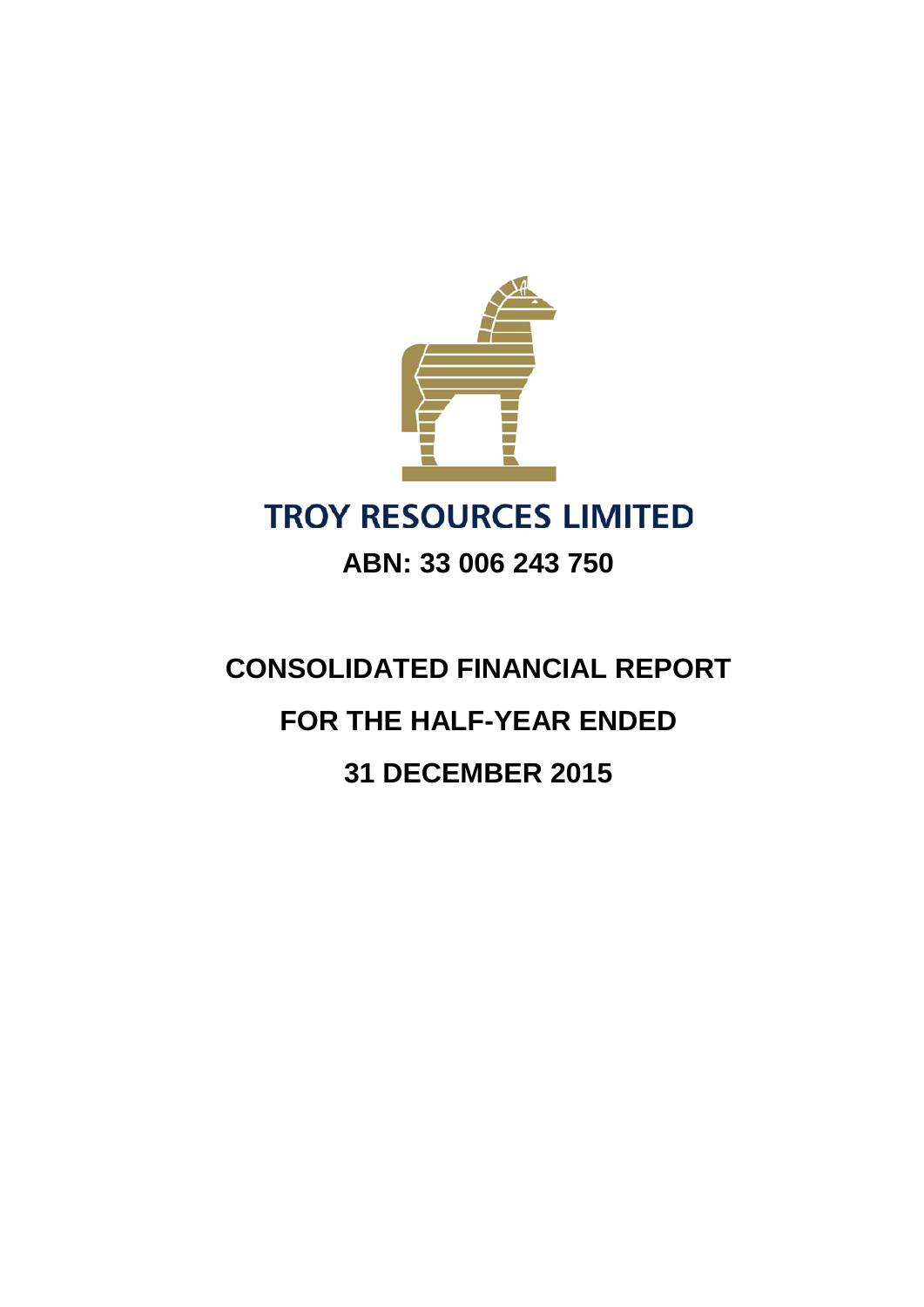

The Directors of Troy Resources Limited submit herewith the financial report of Troy Resources Limited and its subsidiaries (the "Company" or "Troy" or "Group") for the half-year ended 31 December 2015 ("half-year"). In order to comply with the provisions of the Corporations Act 2001, the Directors report as follows:

#### **DIRECTORS**

The names of the Directors of the Company during and since the end of the half-year are:

- Mr F S Grimwade, Non-Executive Acting Chairman
- Mr D R Dix, Non-Executive Director (deceased 1 February 2016)
- Mr M D Purvis, Chief Executive Officer and Managing Director
- Mr K K Nilsson, Executive Director of Project Development
- Mr J L C Jones, Non-Executive Director
- Mr R Monti, Non-Executive Director

#### **REVIEW OF OPERATIONS**

#### **(a) Operating Review**

| <b>Mining Operations</b>           | <b>Measure</b> | <b>HY 31 Dec 15</b><br><b>Casposo</b> | <b>HY 31 Dec 15</b><br><b>Andorinhas</b> | <b>HY 31 Dec 15</b><br><b>Group</b> |
|------------------------------------|----------------|---------------------------------------|------------------------------------------|-------------------------------------|
| Ore mined                          | tonnes         | 149,870                               |                                          | 149,870                             |
| Processed                          | tonnes         | 222,220                               | 103,316                                  | 325,536                             |
| <b>Head Grade Gold</b>             | q/t            | 2.04                                  | 1.85                                     | 1.98                                |
| <b>Head Grade Silver</b>           | q/t            | 243.03                                |                                          | 243.03                              |
| <b>Recovery Gold</b>               | $\%$           | 90.94                                 | 84.94                                    | 89.04                               |
| <b>Recovery Silver</b>             | $\%$           | 82.27                                 |                                          | 82.27                               |
| <b>Gold Produced</b>               | OZ.            | 13,243                                | 5,221                                    | 18,464                              |
| <b>Silver Produced</b>             | OZ.            | 1,428,401                             |                                          | 1,428,401                           |
| <b>Gold Equivalent Produced</b>    | OZ.            | 32,264                                | 5,221                                    | 37,485                              |
| <b>Gold Sold</b>                   | OZ.            | 13,518                                | 4,400                                    | 17,918                              |
| Silver Sold                        | OZ.            | 1,577,261                             |                                          | 1,577,261                           |
| <b>Gold Equivalent Sold</b>        | OZ.            | 34,492                                | 4,400                                    | 38,892                              |
| <b>Gold Price Realised</b>         | US\$/oz.       | 1,106                                 | 1,103                                    | 1,105                               |
| <b>Silver Price Realised</b>       | US\$/oz.       | 14.73                                 |                                          | 14.73                               |
| C1 Cash Cost – produced            | US\$/oz.       | 1,009                                 | 866                                      | 989                                 |
| All in sustaining costs - produced | US\$/oz.       | 1,283                                 | 995                                      | 1,243                               |

#### *Gold Equivalent Ounces*

*Gold equivalent ounces produced are the result of converting silver ounces produced to an equivalent value of gold ounces using actual prices achieved and adding that to actual gold ounces produced.*

#### **Development Property**

Commissioning of the processing plant at Karouni occurred in October and by the half-year end was operating at above forecast levels. Gold production and sales for the half-year totalled 4,984 oz. and 1,691 oz. respectively.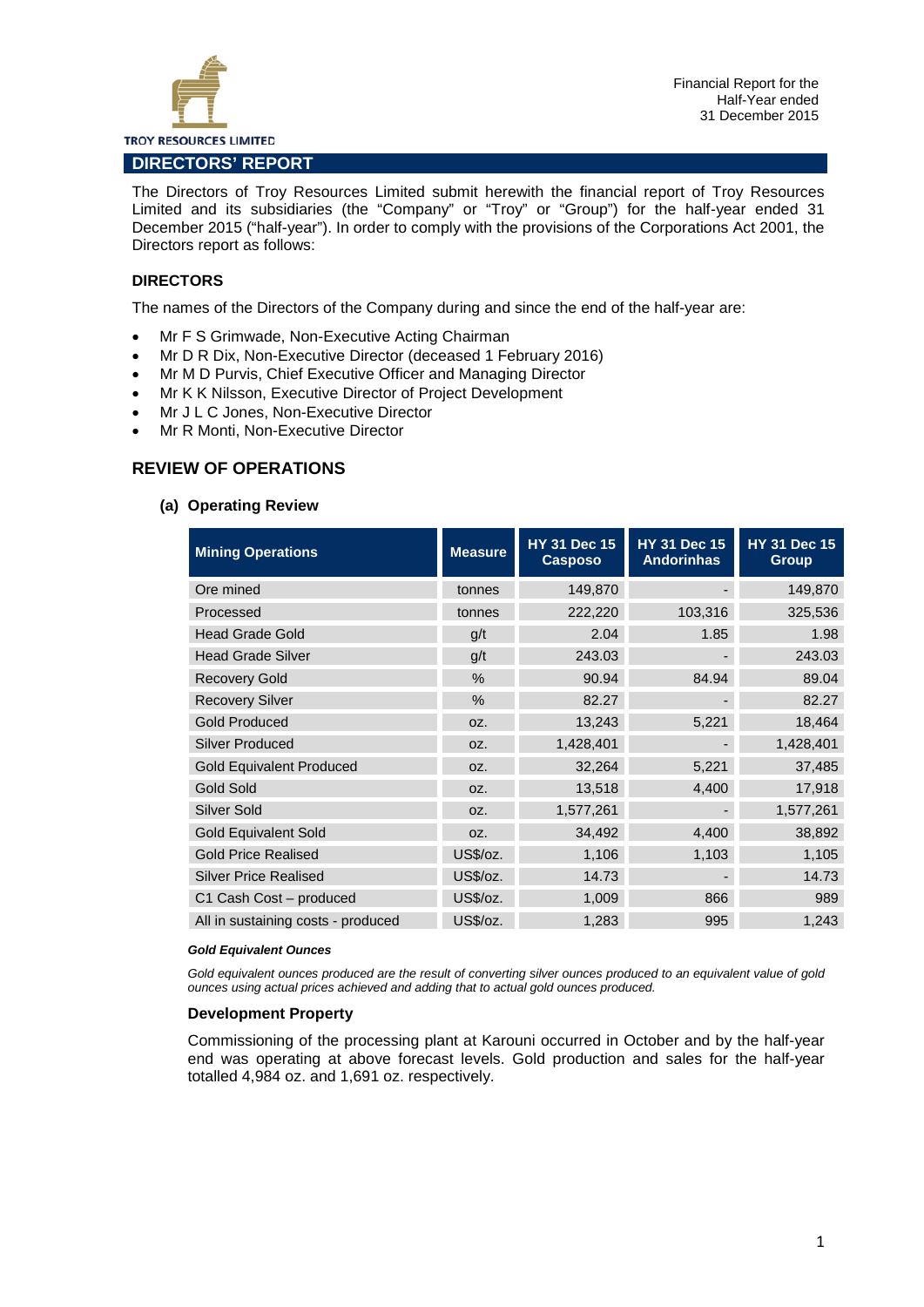

#### **DIRECTORS' REPORT**

#### **(b) Financial Results**

|                                     | <b>Half-Year</b><br><b>End</b><br>31 Dec 2015<br>(\$'000) | <b>Half-Year</b><br><b>End</b><br>31 Dec 2014<br>(\$'000) | Change<br>(\$'000) | Change   |
|-------------------------------------|-----------------------------------------------------------|-----------------------------------------------------------|--------------------|----------|
| Revenue                             | 65,875                                                    | 92,242                                                    | (26, 367)          | (29%)    |
| EDITDA <sup>(1)</sup>               | 4.376                                                     | 21,270                                                    | (16, 894)          | (79%)    |
| Depreciation and Amortisation       | (3, 872)                                                  | (17, 727)                                                 | 13,855             | (78%)    |
| EBIT <sup>(1)</sup>                 | 504                                                       | 3,543                                                     | (3,039)            | (86%)    |
| Underlying Profit <sup>(2)</sup>    | 185                                                       | 1,860                                                     | (1,675)            | $(90\%)$ |
| (Loss) after tax                    | (6,718)                                                   | (26, 697)                                                 | 19,979             | (75%)    |
| Cash flow from operating activities | 15,852                                                    | 12,936                                                    | 2,916              | 23%      |
| Cash flow from investing activities | (29, 524)                                                 | (54, 548)                                                 | 25,024             | (46%)    |
| Cash flow from financing activities | (22, 786)                                                 | 26,714                                                    | (49,500)           | (185%)   |
| (Loss) per share (cents)            | (2.3)                                                     | (13.8)                                                    | 11.5               | (83%)    |

<sup>(1)</sup> EBITDA: EBIT has been calculated by adding back one off restructuring costs at Casposo of \$5.5 million (2014: \$Nil) and impairment charges of \$Nil (2014: \$30.5 million).

 $(2)$  Underlying profit is a non-IFRS measure and is unaudited. It has been calculated by adding back realised hedging gains of \$6.9 million (net of tax) (2014: \$Nil) that have been deferred in Equity (refer Note 3) and impairment charges (net of tax) of \$Nil (2014: \$28.6 million).

#### **Statement of profit or loss**

The Group's revenue from operating activities for the half-year totalled \$65.9 million (2014: \$92.2 million).

Casposo revenue decreased during the half-year by 29% to \$53.0 million (2014: \$74.9 million), principally due to a 36% decrease in gold equivalent ounces sold, this was further compounded by a US\$121 per ounce decrease in the gold price realised, which was partly offset by the weakening Australian dollar.

With the Andorinhas operation continuing to process low grade stockpiled ore and garimpeiro tailings as part of the mine clean-up, revenue fell by 60% to \$6.8 million (2014: \$16.6 million).

During the period of commissioning until 31 December, Karouni sold gold with a value of \$3.0 million, which in accordance with accounting standards prior to the project achieving commercial production, has been capitalised against mine properties.

Contributions to the gross profit for the half-year from each operation were: Casposo \$5.3 million loss (2014: \$8.4 million profit) and Andorinhas \$0.3 million (2014: \$1.7 million).

The Group expensed exploration expenditure of \$2.6 million (2014: \$3.7 million).

Borrowing costs in relation to the Investec Facility totalled \$6.2 million (2014:\$3.1 million), of which \$4.6 million was capitalised in relation to Karouni (2014: \$1.9 million). Net borrowing costs expensed to the profit and loss totalled \$1.6 million (2014: \$1.2 million).

Casposo is well advanced with its labour restructuring program and as a result has recognised a restructuring provision of \$5.5 million (2014: \$Nil). For further information refer Note 4.

During the half-year, the Group recognised an impairment charge of \$Nil (2014: \$30.5 million). Refer to Note 9 for further information on impairment testing.

Net loss after tax was \$6.7 million (2014:\$26.7 million after tax and impairment charges)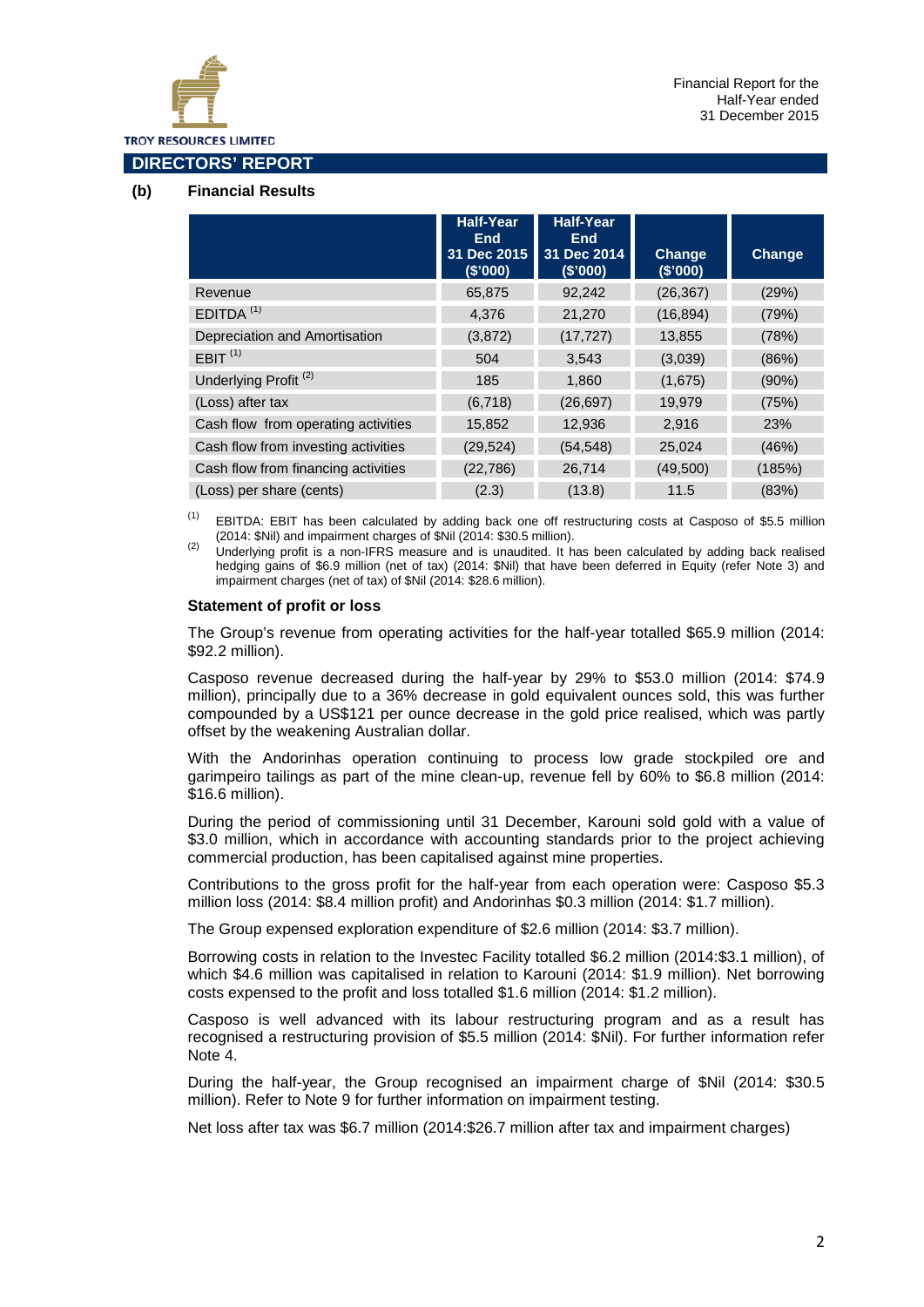

#### **Statement of financial position**

Current assets as at 31 December 2015 decreased by \$42.5 million against the prior year as a result of decreases in inventories (doré on hand and stores), recovery of VAT receivable and cash payments for final construction costs and working capital during commissioning at Karouni. The \$40.2 million increase in non-current assets, principally relates to project development expenditure at Karouni.

After \$25.0 million in principal repayments for the period, Troy's debt facility with Investec was reduced to \$75.0 million. The \$20.2 million increase in current liabilities is reflective of the restructuring provision recognised at Casposo and the reclassification of debt repayments due under the Investec Facility from non-current to current liabilities.

#### **Statement of cash flows**

Cash flows from operating activities for the half-year increased by \$2.9 million, reflecting gains realised from hedging and cost saving initiatives, which were partially offset by a decline in sales and commodity prices.

Cash flows invested decreased by \$25.0 million as construction activities at Karouni transitioned to commissioning of the operation. Cash flows from financing activities principally reflect repayments made under the Investec Facility and proceeds from an equity raising.

#### **(c) Debt Facilities**

The Group's net debt position at half-year end was \$51.2 million, which includes amounts due under the Investec Facility and \$0.3 million in debt due to ICBC in Argentina, net of cash held. Refer Note 10 for further information on borrowings.

#### **(d) Dividends**

No dividend has been declared.

#### **(e) Subsequent Events**

For details of significant events subsequent to balance date please refer to Note 13 of this half-year financial report.

#### **(f) Additional Information**

Additional information on the Company's activities is available on its web site at www.troyres.com.au. Information available includes the detailed quarterly activities reports for the September and December 2015 periods, the 2015 Annual Report, Corporate Governance policies and other Company information and publications.

The auditor's independence declaration is included on page 4 of the half-year financial report.

#### **ROUNDING OFF OF AMOUNTS**

The Company is a company of the kind referred to in ASIC Class Order 98/100, dated 10 July 1998, and in accordance with that Class Order amounts in the Directors' report, and the half-year financial report have been rounded off to the nearest thousand dollars, unless otherwise indicated.

Signed in accordance with a resolution of Directors made pursuant to s.306(3) of the *Corporations Act 2001*.

made

**Mr F S Grimwade** Acting Chairman of Directors 26 February 2016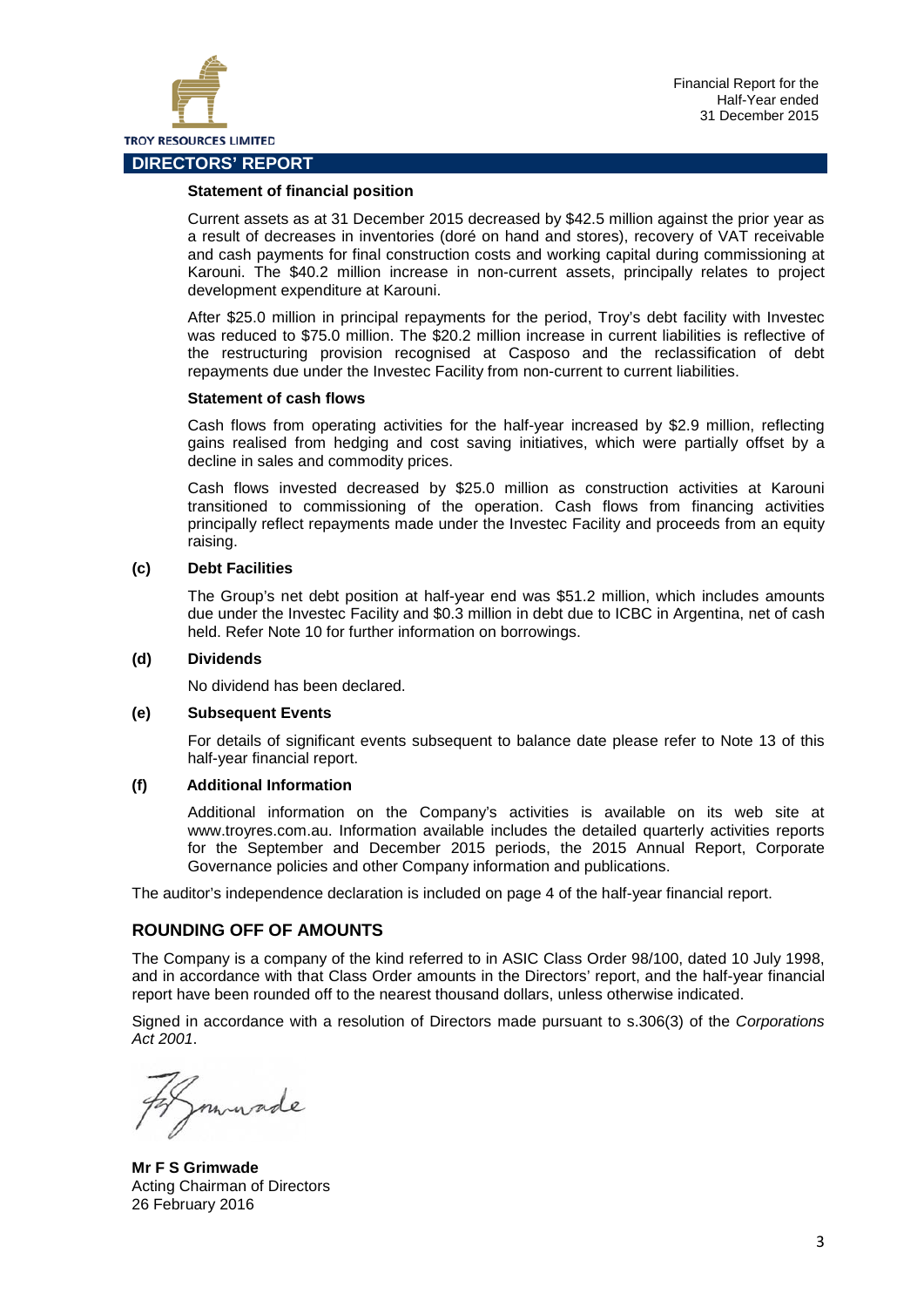## **Deloitte.**

Deloitte Touche Tohmatsu ABN 74 490 121 060

Woodside Plaza Level 14 240 St Georges Terrace Perth WA 6000 GPO Box A46 Perth WA 6837 Australia

Tel: +61 8 9365 7000 Fax: +61 (0) 9365 7001 www.deloitte.com.au

The Board of Directors Troy Resources Limited Suite 2, Level 1 254 Rokeby Road Subiaco, WA 6008

26 February 2016

Dear Board Members

#### **Auditor's Independence Declaration to Troy Resources Limited**

In accordance with section 307C of the Corporations Act 2001, I am pleased to provide the following declaration of independence to the directors of Troy Resources Limited.

As lead audit partner for the review of the financial statements of Troy Resources Limited for the half-year ended 31 December 2015, I declare that to the best of my knowledge and belief, there have been no contraventions of:

- (i) the auditor independence requirements of the Corporations Act 2001 in relation to the review; and
- (ii) any applicable code of professional conduct in relation to the review.

Yours sincerely

date Tode Towned

**DELOITTE TOUCHE TOHMATSU**

**David Newman** Partner Chartered Accountants

Liability limited by a scheme approved under Professional Standards Legislation.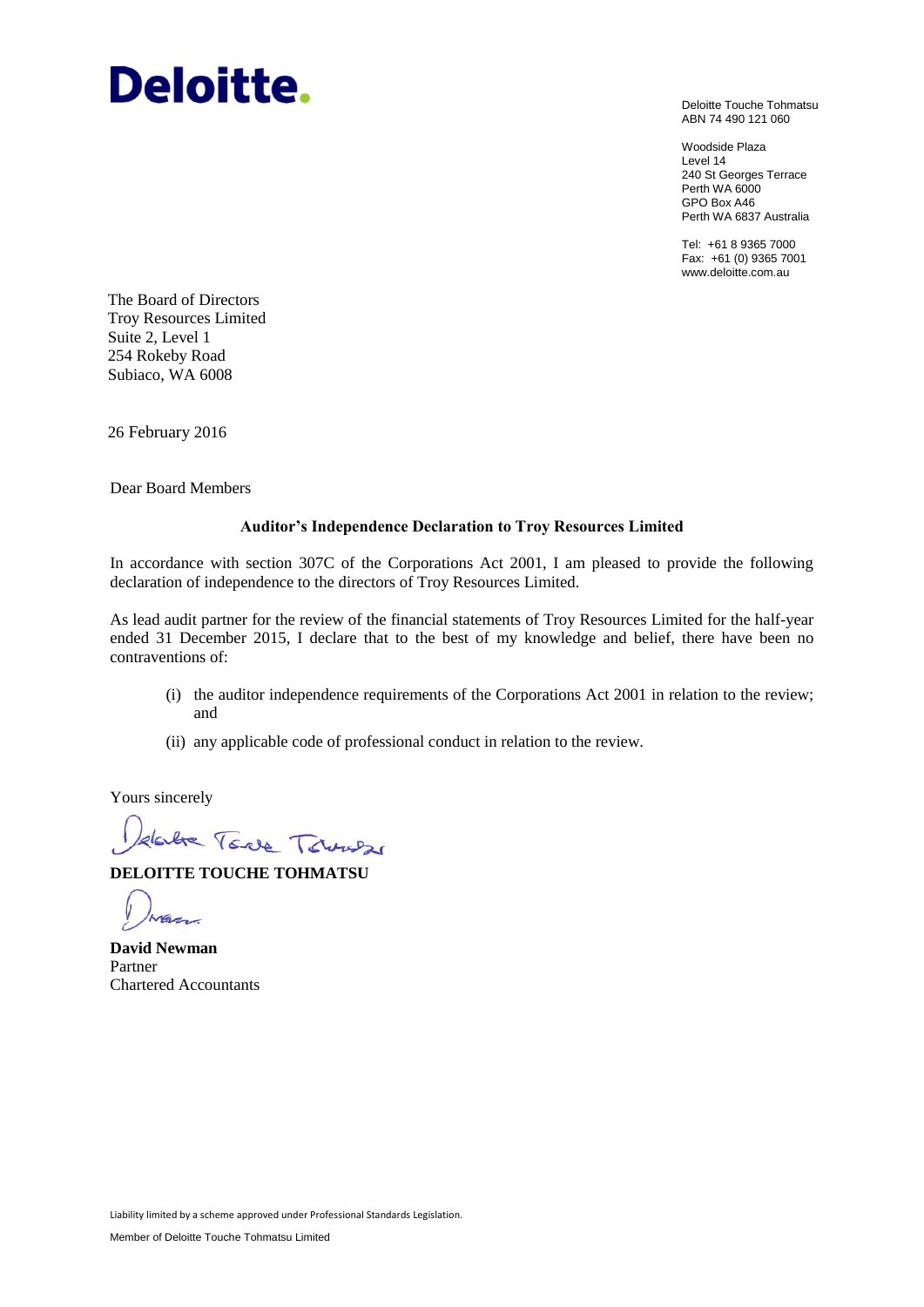

#### **Condensed consolidated statement of profit or loss**

|                                            |              | <b>Consolidated</b><br>Half-year ended |                            |
|--------------------------------------------|--------------|----------------------------------------|----------------------------|
|                                            | <b>Notes</b> | 31 Dec<br>2015<br>(\$'000)             | 31 Dec<br>2014<br>(\$'000) |
| Revenue<br>Cost of sales                   | 3            | 65,875<br>(64,809)                     | 92,242<br>(81, 415)        |
| <b>Gross Profit</b>                        |              | 1,066                                  | 10,827                     |
| Other income<br>Net foreign exchange gains | $\mathbf{3}$ | 2,606<br>3,012                         | 266<br>461                 |
| Exploration expenses (net)                 | 4            | (2, 573)                               | (3,712)                    |
| Administration expenses                    | 4            | (3,256)                                | (3, 557)                   |
| Restructuring                              | 4            | (5, 545)                               |                            |
| Finance costs                              | 4            | (1, 927)                               | (1,584)                    |
| Other expenses - Corporate                 | 4            | (67)                                   | (343)                      |
| Impairment loss                            | 4            |                                        | (30, 467)                  |
| Loss before Income Tax                     |              | (6,684)                                | (28, 109)                  |
| Income tax (expense) / benefit             | 5            | (34)                                   | 1,412                      |
| <b>LOSS FOR THE HALF-YEAR</b>              |              | (6, 718)                               | (26, 697)                  |
| Loss attributable to:                      |              |                                        |                            |
| Owners of the Parent                       |              | (6, 718)                               | (27,010)                   |
| Non-controlling interests                  |              |                                        | 313                        |
|                                            |              | (6,718)                                | (26, 697)                  |
| <b>Loss Per Share (EPS)</b>                |              |                                        |                            |
| Basic EPS (cents)                          |              | (2.3)                                  | (13.8)                     |
| Diluted EPS (cents)                        |              | (2.3)                                  | (13.8)                     |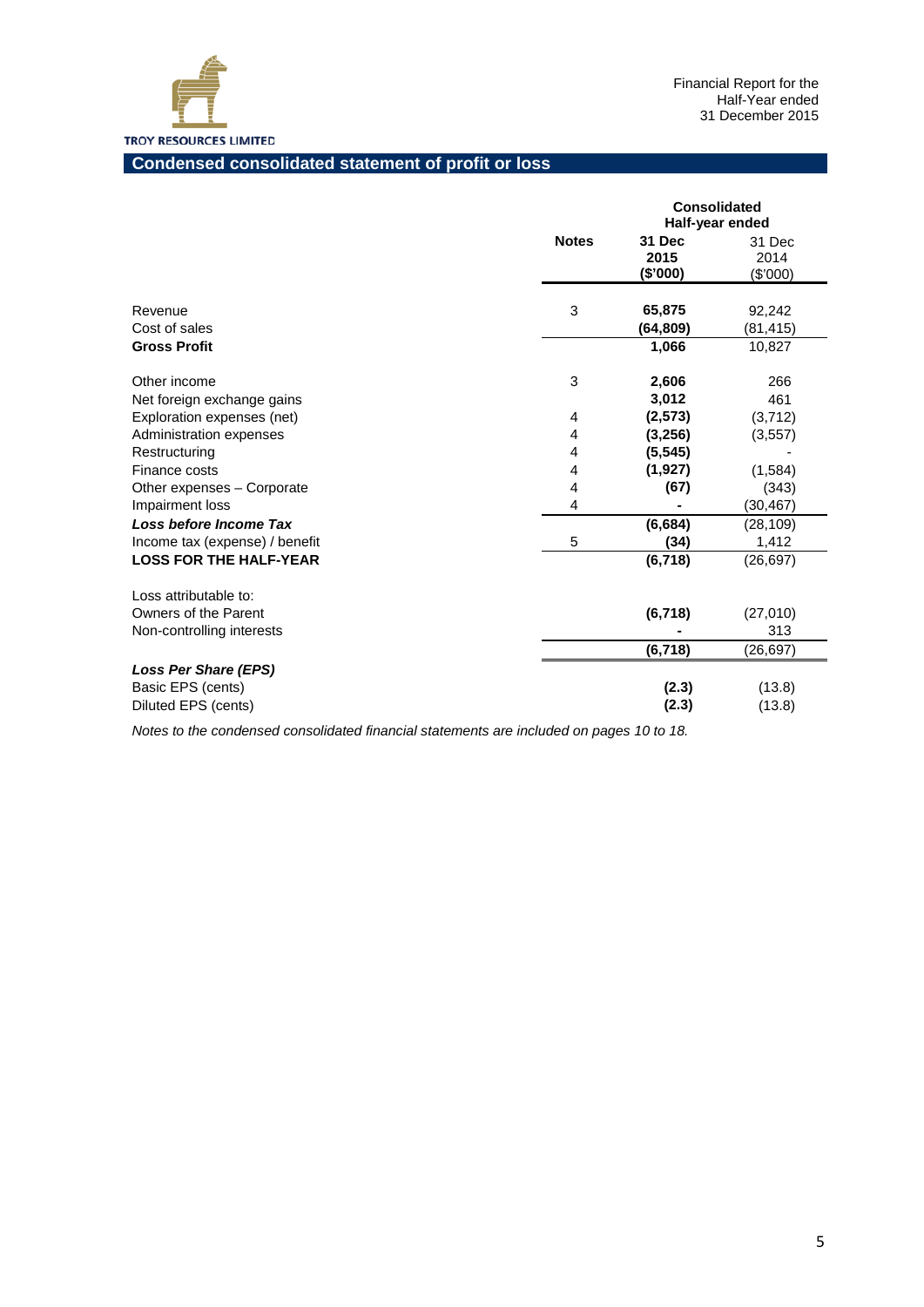

#### **Condensed consolidated statement of profit or loss and other comprehensive**

|                                                                                                                                                                               | <b>Notes</b> | 31 Dec<br>2015<br>(\$'000) | 31 Dec<br>2014<br>(\$'000) |
|-------------------------------------------------------------------------------------------------------------------------------------------------------------------------------|--------------|----------------------------|----------------------------|
| Loss for the half-year<br>Other comprehensive income                                                                                                                          |              | (6,718)                    | (26, 697)                  |
| Items that may be reclassified to Profit or Loss<br>Changes in value of hedge cash flow reserve net of deferred tax<br>Exchange differences on translating foreign operations |              | 6,891<br>6,422             | 9,515<br>23,028            |
| Other comprehensive income<br>Total comprehensive income for the half-year                                                                                                    |              | 13,313<br>6,595            | 32,543<br>5,846            |
| Total comprehensive income attributable to:<br>Owners of the Parent<br>Non-controlling Interest                                                                               |              | 6,595                      | 5,533<br>313               |
|                                                                                                                                                                               |              | 6,595                      | 5,846                      |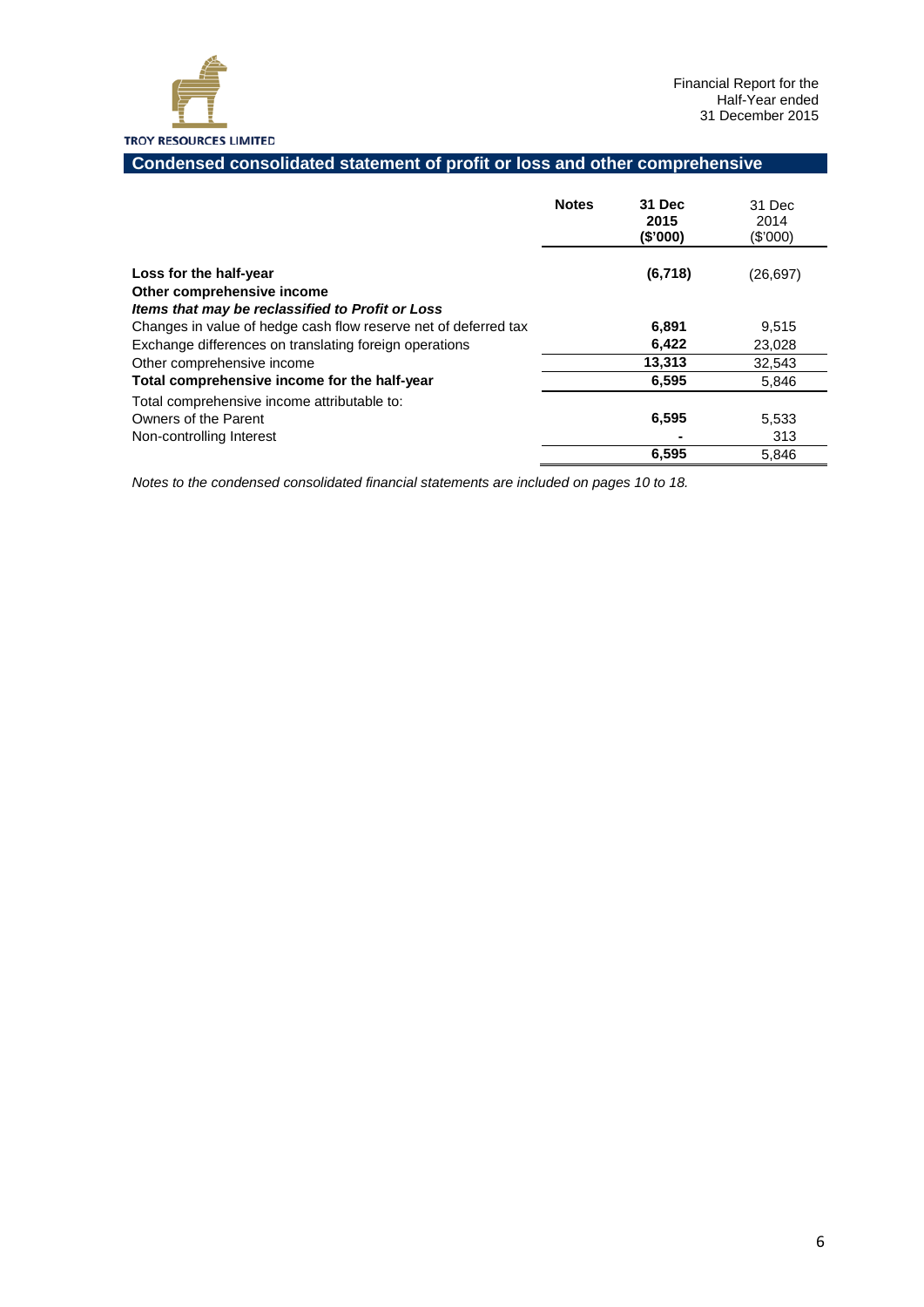

#### **Condensed consolidated statement of financial position**

|                                      | <b>Notes</b>   | 31 Dec<br>2015<br>(\$'000) | 30 Jun<br>2015<br>$(\$'000)$ |
|--------------------------------------|----------------|----------------------------|------------------------------|
| <b>CURRENT ASSETS</b>                |                |                            |                              |
| Cash and cash equivalents            |                | 23,165                     | 60,556                       |
| Trade and other receivables          | 6              | 10,424                     | 12,669                       |
| Inventories                          | $\overline{7}$ | 12,597                     | 16,615                       |
| Hedge Asset                          | 8              | 4,239                      | 5,938                        |
| Current tax assets                   |                | 3,264                      | 398                          |
| <b>TOTAL CURRENT ASSETS</b>          |                | 53,689                     | 96,176                       |
| <b>NON-CURRENT ASSETS</b>            |                |                            |                              |
| Property, plant and equipment        | 9              | 153,841                    | 131,418                      |
| Development property                 | 9              | 113,531                    | 95,756                       |
| <b>TOTAL NON-CURRENT ASSETS</b>      |                | 267,372                    | 227,174                      |
| <b>TOTAL ASSETS</b>                  |                | 321,061                    | 323,350                      |
| <b>CURRENT LIABILITIES</b>           |                |                            |                              |
| Trade and other payables             |                | 24,059                     | 21,514                       |
| Current tax payables                 |                | 533                        |                              |
| Provisions                           |                | 11,367                     | 8,247                        |
| <b>Borrowings</b>                    | 10             | 54,661                     | 40,700                       |
| TOTAL CURRENT LIABILITIES            |                | 90,620                     | 70,461                       |
| <b>NON-CURRENT LIABILITIES</b>       |                |                            |                              |
| Other payables                       |                | 1,418                      | 1,494                        |
| Deferred tax liabilities             |                | 14,241                     | 13,656                       |
| Provisions                           |                | 8,232                      | 7,643                        |
| <b>Borrowings</b>                    | 10             | 19,693                     | 57,841                       |
| <b>TOTAL NON-CURRENT LIABILITIES</b> |                | 43,584                     | 80,634                       |
| <b>TOTAL LIABILITIES</b>             |                | 134,204                    | 151,095                      |
| <b>NET ASSETS</b>                    |                | 186,857                    | 172,255                      |
| <b>EQUITY</b>                        |                |                            |                              |
| Issued capital                       | 11             | 313,251                    | 305,311                      |
| Reserves                             |                | (37, 712)                  | (51,092)                     |
| Retained earnings                    |                | (88, 682)                  | (81, 964)                    |
| Parent interest                      |                | 186,857                    | 172,255                      |
| <b>TOTAL EQUITY</b>                  |                | 186,857                    | 172,255                      |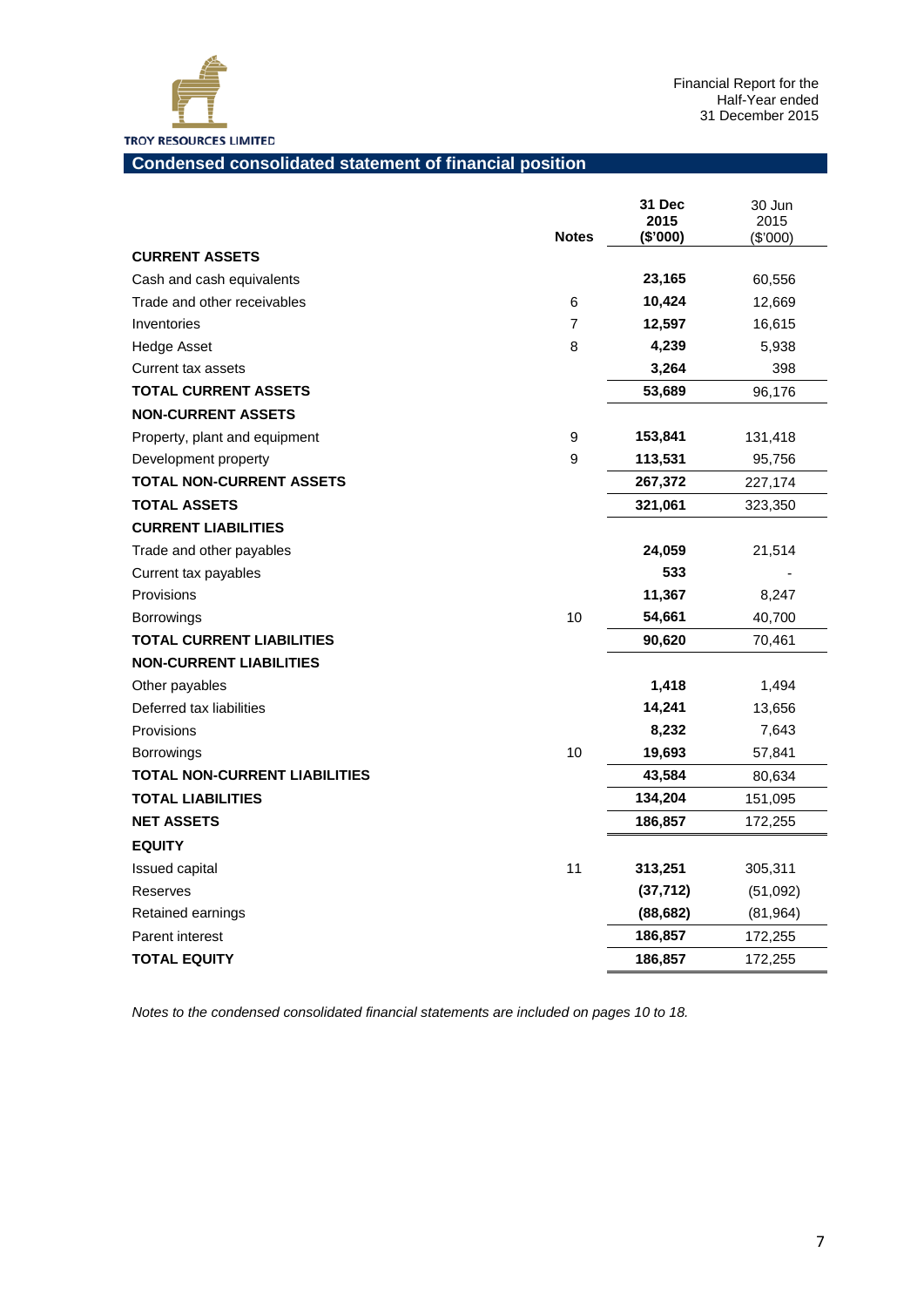

#### **Condensed consolidated statement of changes in equity**

|                                                                      | Issued<br>Capital | Available for<br>Sale<br>Reserve | Share<br><b>Based</b><br>Payment<br>Reserve | Hedging<br>Cash Flow<br>Reserve | Foreign<br>Currency<br>Translation<br>Reserve | Retained<br>Earnings | Attributable<br>to Equity<br>Holder of<br>Parent | Non-<br>controlling<br>interest | <b>TOTAL</b><br><b>EQUITY</b> |
|----------------------------------------------------------------------|-------------------|----------------------------------|---------------------------------------------|---------------------------------|-----------------------------------------------|----------------------|--------------------------------------------------|---------------------------------|-------------------------------|
|                                                                      | (\$,000)          | (\$,000)                         | (\$,000)                                    | (\$,000)                        | (\$,000)                                      | (\$,000)             | (\$,000)                                         | (\$,000)                        | (\$,000)                      |
| Balance at 1 July 2014                                               | 269,689           |                                  | 5,696                                       | (3,735)                         | (93, 725)                                     | 18,702               | 196,627                                          | (313)                           | 196,315                       |
| Loss for the half-year                                               |                   |                                  | $\blacksquare$                              |                                 |                                               | (27,010)             | (27,010)                                         | 313                             | (26, 697)                     |
| Changes in fair value of hedging instrument net of deferred<br>tax   |                   |                                  |                                             | 9,515                           |                                               |                      | 9,515                                            |                                 | 9,515                         |
| Exchange rate differences on translation of Foreign<br>Operations    |                   |                                  |                                             |                                 | 23,028                                        |                      | 23,028                                           |                                 | 23,028                        |
| Total comprehensive income for the half-year                         |                   | $\blacksquare$                   | $\blacksquare$                              | 9,515                           | 23,028                                        | (27, 010)            | 5,533                                            | 313                             | 5,846                         |
| Issue of fully paid shares on conversion of options                  | 35                |                                  |                                             |                                 |                                               |                      | 35                                               |                                 | 35                            |
| Issue of fully paid shares under employee bonus plan                 | 135               |                                  |                                             |                                 |                                               |                      | 135                                              |                                 | 135                           |
| Share based borrowing costs                                          |                   |                                  | 563                                         |                                 |                                               |                      | 563                                              |                                 | 563                           |
| Share-based payments                                                 |                   |                                  | 156                                         |                                 |                                               |                      | 156                                              |                                 | 156                           |
| <b>Balance at 31 December 2014</b>                                   | 269,859           | $\blacksquare$                   | 6,415                                       | 5,780                           | (70, 697)                                     | (8,308)              | 203,049                                          | $\blacksquare$                  | 203,049                       |
| Balance at 1 July 2015                                               | 305,311           | $\blacksquare$                   | 8,801                                       | 5,316                           | (65, 209)                                     | (81, 964)            | 172,255                                          |                                 | 172,255                       |
| Loss for the half-year                                               |                   |                                  | $\blacksquare$                              |                                 |                                               | (6,718)              | (6, 718)                                         |                                 | (6,718)                       |
| Changes in fair value of hedging instrument net of deferred<br>tax   |                   |                                  |                                             | 6,891                           |                                               |                      | 6,891                                            |                                 | 6,891                         |
| rate differences on translation of Foreign<br>Exchange<br>Operations |                   |                                  |                                             |                                 | 6,422                                         |                      | 6,422                                            |                                 | 6,422                         |
| Total comprehensive income for the half-year                         |                   |                                  |                                             | 6,891                           | 6,422                                         | (6, 718)             | 6,595                                            |                                 | 6,595                         |
| Issue of fully paid shares - capital raising                         | 8,562             |                                  |                                             |                                 |                                               |                      | 8,562                                            |                                 | 8,562                         |
| Share issue costs                                                    | (622)             |                                  |                                             |                                 |                                               |                      | (622)                                            |                                 | (622)                         |
| Share-based payments                                                 |                   |                                  | 67                                          |                                 |                                               |                      | 67                                               |                                 | 67                            |
| <b>Balance at 31 December 2015</b>                                   | 313,251           | $\blacksquare$                   | 8,868                                       | 12,207                          | (58, 787)                                     | (88, 682)            | 186,857                                          |                                 | 186,857                       |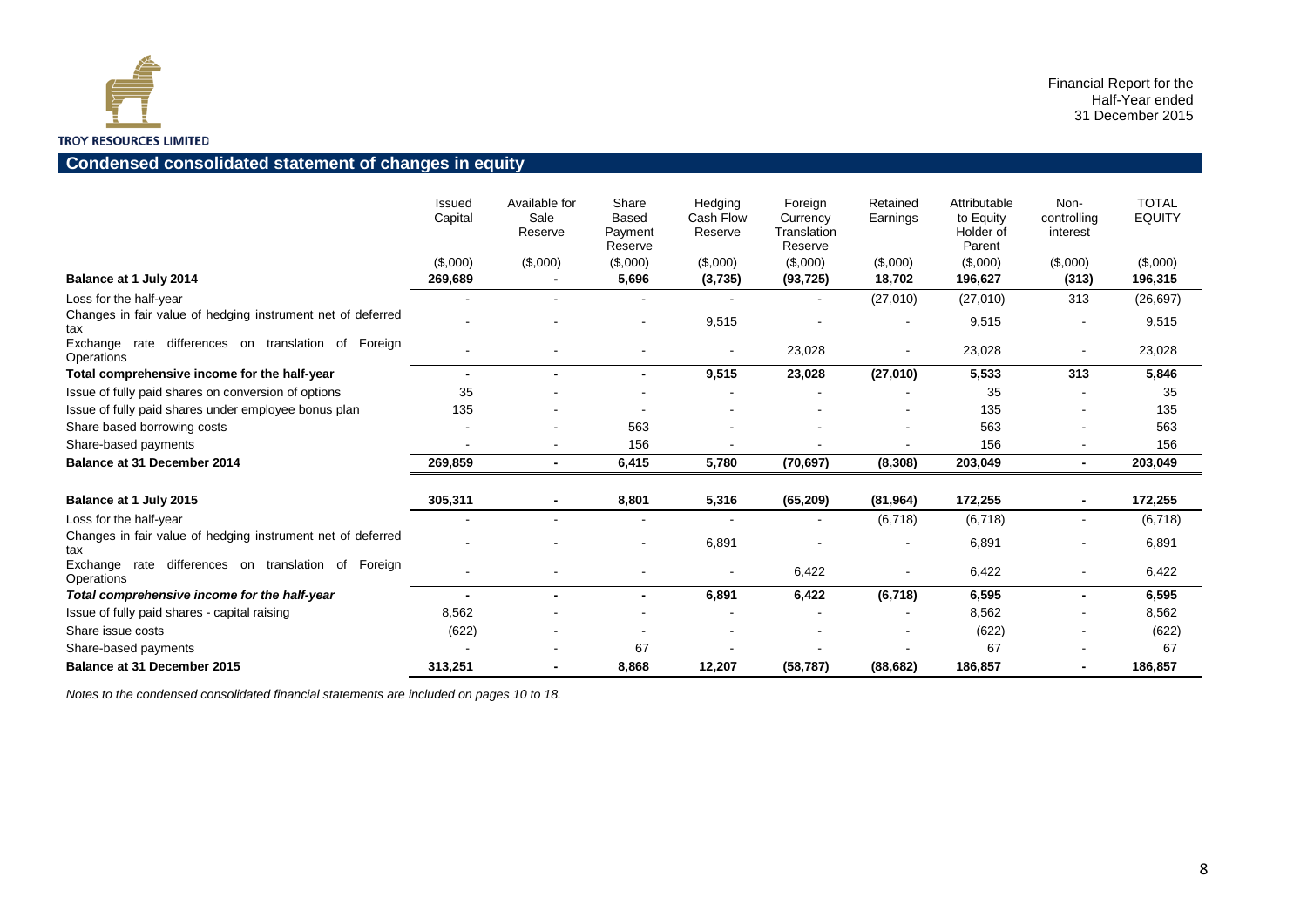

#### **Condensed consolidated statement of cash flows**

|                                                                            |              | <b>Consolidated</b> |                 |  |
|----------------------------------------------------------------------------|--------------|---------------------|-----------------|--|
|                                                                            |              |                     | Half-year ended |  |
|                                                                            |              | 31 Dec              | 31 Dec          |  |
|                                                                            |              | 2015                | 2014            |  |
|                                                                            | <b>Notes</b> | (\$'000)            | (\$'000)        |  |
| <b>CASH FLOWS FROM OPERATING ACTIVITIES</b>                                |              |                     |                 |  |
| Receipts from customers                                                    |              | 64,812              | 92,880          |  |
| Payments to suppliers and employees                                        |              | (55, 477)           | (72, 316)       |  |
| Export tax and government royalties paid                                   |              | (6,095)             | (7, 409)        |  |
| Proceeds from close out of commodity hedging                               |              | 14,040              |                 |  |
| Proceeds from sundry income                                                |              | 98                  | 22              |  |
| Income taxes paid                                                          |              | (1,526)             | (241)           |  |
| NET CASH (USED IN) / PROVIDED BY OPERATING<br><b>ACTIVITIES</b>            |              | 15,852              | 12,936          |  |
| <b>CASH FLOWS FROM INVESTING ACTIVITIES</b>                                |              |                     |                 |  |
| Payments for property, plant and equipment                                 |              | (22, 830)           | (25, 012)       |  |
| Payments for mine and development properties                               |              | (7,906)             | (25, 701)       |  |
| Payments for exploration properties capitalised                            |              |                     | (3,275)         |  |
| Payments for power line commitments                                        |              |                     | (866)           |  |
| Cash disposed on sale of Sertao Mineração Ltda                             |              |                     | (12)            |  |
| Proceeds on sale of property, plant and equipment                          |              | 915                 | 104             |  |
| Interest received                                                          |              | 297                 | 214             |  |
| <b>NET CASH USED IN INVESTING ACTIVITIES</b>                               |              | (29, 524)           | (54,548)        |  |
| <b>CASH FLOWS FROM FINANCING ACTIVITIES</b>                                |              |                     |                 |  |
| Proceeds from borrowings                                                   | 10           |                     | 30,000          |  |
| Repayments of borrowings                                                   | 10           | (25, 392)           | (353)           |  |
| Payment of financing costs                                                 |              | (5, 334)            | (2,968)         |  |
| Net proceeds from the issue of equity securities                           |              | 7,940               | 35              |  |
| NET CASH (USED IN) / PROVIDED BY FINANCING                                 |              | (22, 786)           | 26,714          |  |
| <b>ACTIVITIES</b>                                                          |              |                     |                 |  |
| Net decrease in cash and cash equivalents                                  |              | (36, 458)           | (14, 898)       |  |
| Cash and cash equivalents at the beginning of the period                   |              | 60,556              | 43,409          |  |
| Effects of exchange rate changes on balances held in foreign<br>currencies |              | (933)               | 925             |  |
| Cash and cash equivalents at end of the period                             |              | 23,165              | 29.436          |  |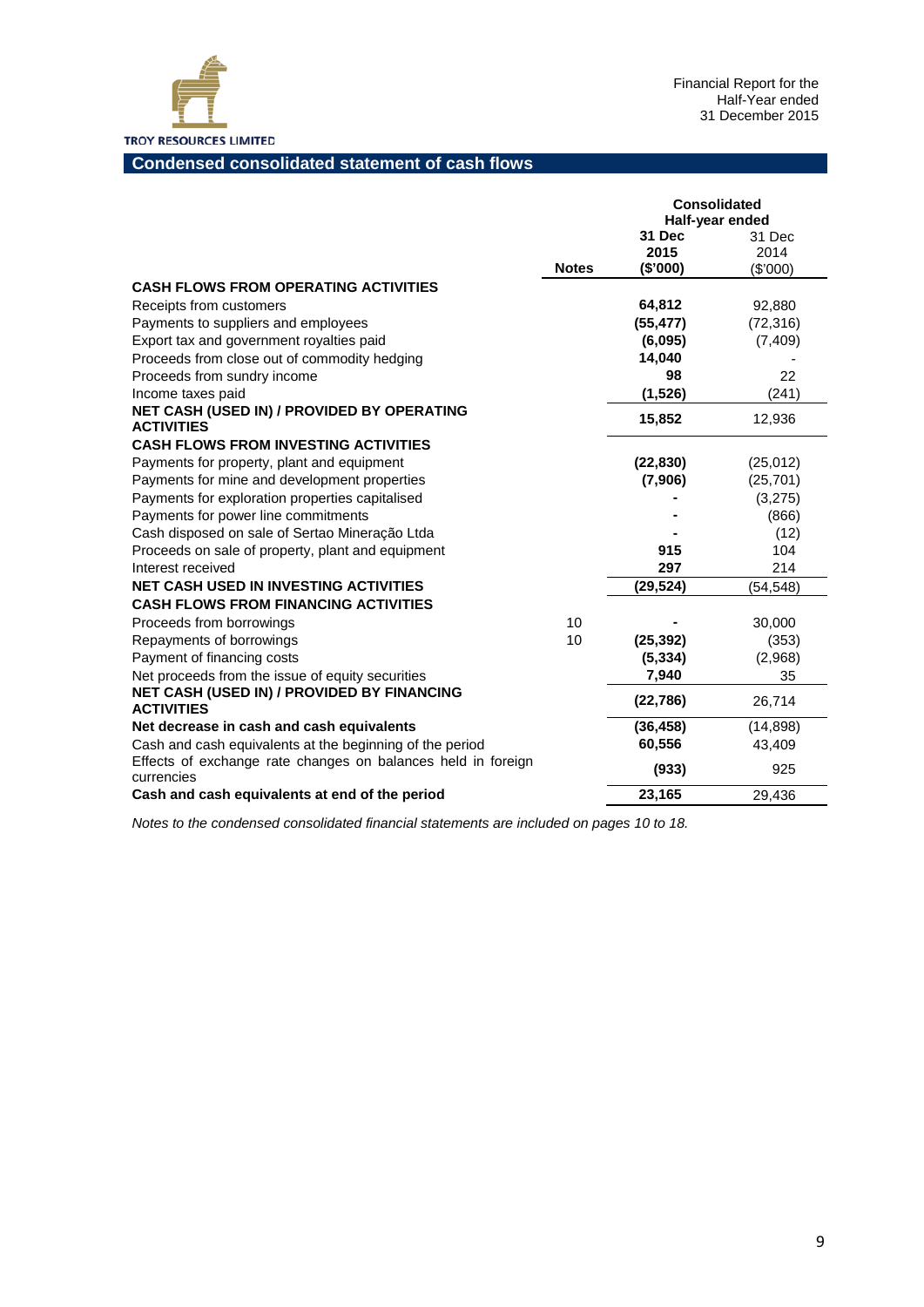

#### **1. Significant accounting policies**

#### **Statement of compliance**

The half-year financial report is a general purpose financial report prepared in accordance with the *Corporations Act 2001* and AASB 134 'Interim Financial Reporting'. Compliance with AASB 134 ensures compliance with International Financial Reporting Standard IAS 34 'Interim Financial Reporting'. The half-year report does not include notes of the type normally included in an annual financial report and should be read in conjunction with the most recent annual financial report.

#### **Basis of preparation**

The condensed consolidated financial statements have been prepared on the basis of historical cost, except for the revaluation of certain non-current assets and financial instruments. Cost is based on the fair values of the consideration given in exchange for assets. All amounts are presented in Australian dollars, unless otherwise noted.

The accounting policies and methods of computation adopted in the preparation of the half-year financial report are consistent with those adopted and disclosed in the Company's 2015 annual financial report for the financial year ended 30 June 2015, except for the impact of the Standards and Interpretations described below. These accounting policies are consistent with Australian Accounting Standards and with International Financial Reporting Standards.

#### **Comparative financial information**

Comparative financial information has been reclassified to aid comparability with the current half- year, and more appropriately reflect the nature of the items concerned. None of the adjustments affect the loss before or after tax or net assets.

There has been a reclassification of \$1,319,000 from Payments to suppliers and employees to Export tax and government royalties paid, for the half-year end 31 December 2014 in the Condensed consolidated statement of cash flows.

#### **Going concern**

The half-year financial report has been prepared on the going concern basis, which contemplates the continuity of normal business activities and the realisation of assets and the settlement of liabilities in the ordinary course of business.

For the half-year ended 31 December 2015, the Group has incurred a net loss after tax of \$6,718,000 (2014: loss of \$26,697,000), experienced cash inflows from operating activities of \$15,852,000 inclusive of proceeds from close out of hedging of \$14,040,000 (31 December 2014: inflows of \$12,936,000, close out of hedging \$Nil) and cash outflows from investing activities of \$29,524,000 (31 December 2014: outflows of \$54,548,000). As at 31 December 2015 the Group has a net current liability position of \$36,931,000 (30 June 2015: net current assets of \$25,715,000).

The net current liability position as at 31 December 2015 is primarily a result of the Karouni project transitioning from development to production in the latter part of the half-year and borrowings of \$54,661,000 due for repayment within 12 months from the reporting date (30 June 2015: \$40,700,000) in accordance with the Group's Investec Facility.

The plant at Karouni was successfully commissioned during the half-year and operated at above forecast levels with 79% availability throughout December. First gold deliveries were made towards the end of the half-year with 4,984 oz. recovered and 1,691 oz. sold in December. Ramp-up has continued in line with expectations throughout January and February with a further 9,997 oz. of gold sold up until the date of this report.

The Company:

- a) continues to achieve a positive reconciliation between the Ore Reserve model and grade control results from mining undertaken to date; and
- b) based on operating data recorded so far, is forecasting guidance at Karouni for calendar year 2016 of:
	- Production of 100,000 to 120,000 oz.
	- C1 cash costs of US\$400 425/oz.
	- AISC of US\$525 550/oz.

As a result of the above, Karouni is forecast to generate strong operating cash flows which are expected to more than adequately cover the Company's commitments over the next 12 months.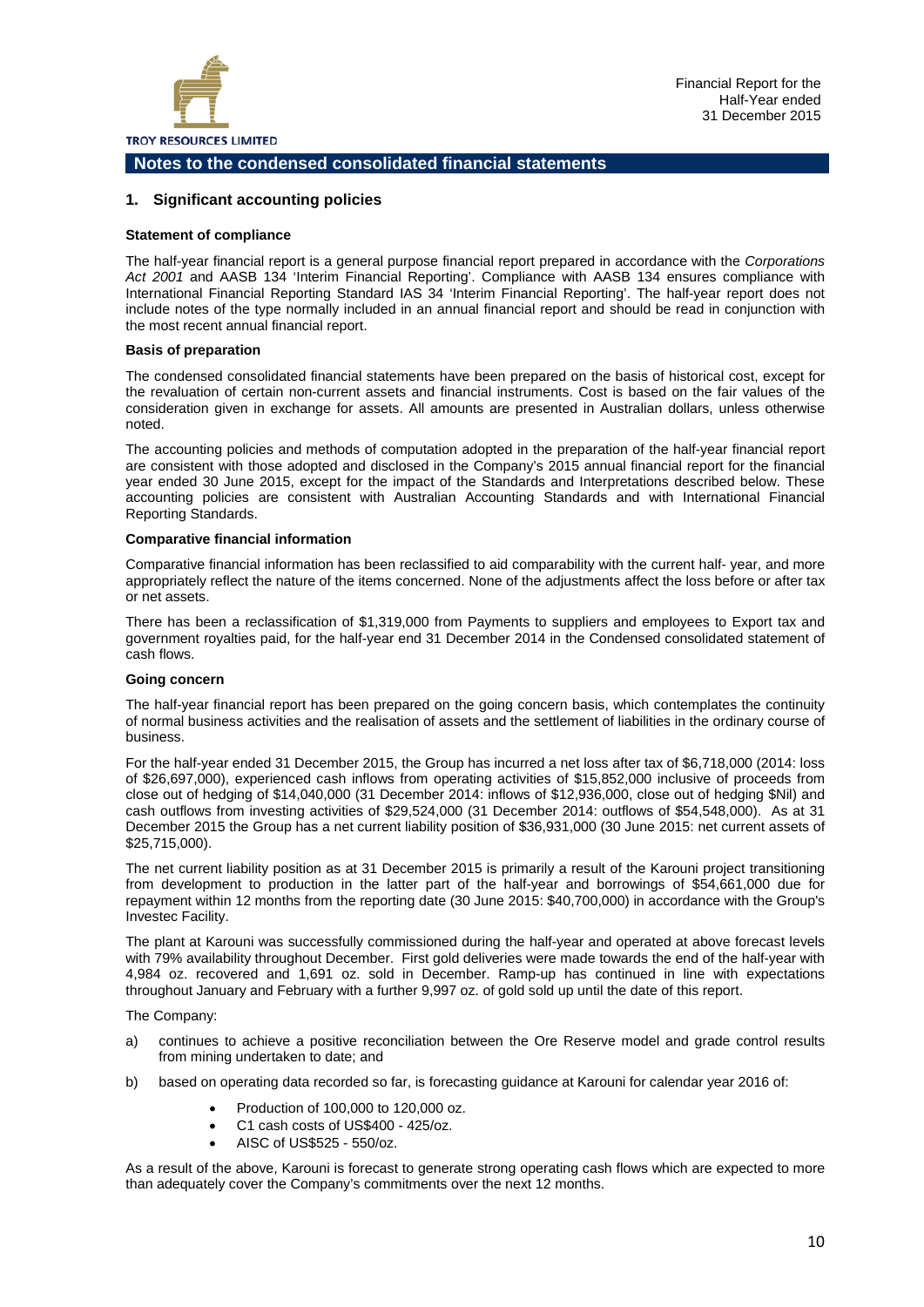

#### **1. Significant accounting policies (continued)**

#### **Amendments to AASBs and new Interpretations that are mandatorily effective for the current reporting period**

The Group has adopted all of the new and revised Standards and Interpretations issued by the Australian Accounting Standards Board (the AASB) that are relevant to their operations and effective for the current halfyear.

New and revised Standards and amendments thereof and Interpretations effective for the current half-year that are relevant to the Group include:

• AASB 2015-3 'Amendments to Australian Accounting Standards arising from the Withdrawal of AASB 1031 Materiality'

Impact of the application of AASB 2015-3 'Amendments to Australian Accounting Standards arising from the Withdrawal of AASB 1031 Materiality'

Completes the withdrawal of references to AASB 1031 in all Australian Accounting Standards and Interpretations.

The adoption of amending Standards does not have any impact on the disclosures or the amounts recognised in the Group's condensed consolidated financial statements.

#### **2. Segment Information**

The following is an analysis of the Group's revenue and results by reportable operating segment for the half-year under review:

|                                                            | <b>Segment Revenue</b><br>Half-year ended |                            | <b>Segment Profit/(Loss)</b><br>Half-year ended |                            |
|------------------------------------------------------------|-------------------------------------------|----------------------------|-------------------------------------------------|----------------------------|
|                                                            | 31 Dec<br>2015<br>(\$'000)                | 31 Dec<br>2014<br>(\$'000) | 31 Dec<br>2015<br>(\$'000)                      | 31 Dec<br>2014<br>(\$'000) |
| <b>Producing Operations:</b>                               |                                           |                            |                                                 |                            |
| Argentina                                                  | 53,002                                    | 74,894                     | (5, 356)                                        | 8,376                      |
| <b>Brazil</b>                                              | 6,780                                     | 16,634                     | 329                                             | 1,737                      |
| Hedge gains                                                | 6,093                                     | 714                        | 6,093                                           | 714                        |
| <b>Total Operations</b>                                    | 65,875                                    | 92,242                     | 1,066                                           | 10,827                     |
| <b>Exploration:</b>                                        |                                           |                            |                                                 |                            |
| Argentina                                                  |                                           |                            | (10)                                            | (1, 434)                   |
| Guyana                                                     |                                           |                            | (2, 563)                                        | (5, 553)                   |
| Capitalised Guyana                                         |                                           |                            |                                                 | 3,275                      |
| <b>Total Exploration</b>                                   |                                           |                            | (2, 573)                                        | (3,712)                    |
| <b>Restructuring:</b>                                      |                                           |                            |                                                 |                            |
| Argentina                                                  |                                           |                            | (5, 545)                                        |                            |
| <b>Total Restructuring costs</b>                           |                                           |                            | (5, 545)                                        |                            |
| Impairment:                                                |                                           |                            |                                                 |                            |
| Mining Properties - Argentina                              |                                           |                            |                                                 | (29, 921)                  |
| Corporate                                                  |                                           |                            |                                                 | (546)                      |
| <b>Total Impairment loss before income</b><br>tax          |                                           |                            |                                                 | (30, 467)                  |
| <b>Total Segments</b>                                      | 65,875                                    | 92,242                     | (7,052)                                         | (23, 352)                  |
| Other income                                               |                                           |                            | 2,606                                           | 266                        |
| Net foreign exchange gains                                 |                                           |                            | 3,012                                           | 461                        |
| Corporate administration                                   |                                           |                            | (3,256)                                         | (3, 557)                   |
| Other expenses                                             |                                           |                            | (67)                                            | (343)                      |
| Finance costs                                              |                                           |                            | (1, 927)                                        | (1,584)                    |
| Loss before tax                                            |                                           |                            | (6, 684)                                        | (28, 109)                  |
| Income tax (expense) / benefit                             |                                           |                            | (34)                                            | 1,412                      |
| Consolidated segment revenue and<br>loss for the half-year | 65,875                                    | 92,242                     | (6, 718)                                        | (26, 697)                  |

The revenue reported above represents revenue generated from external customers. There were no intersegment sales during the half-year.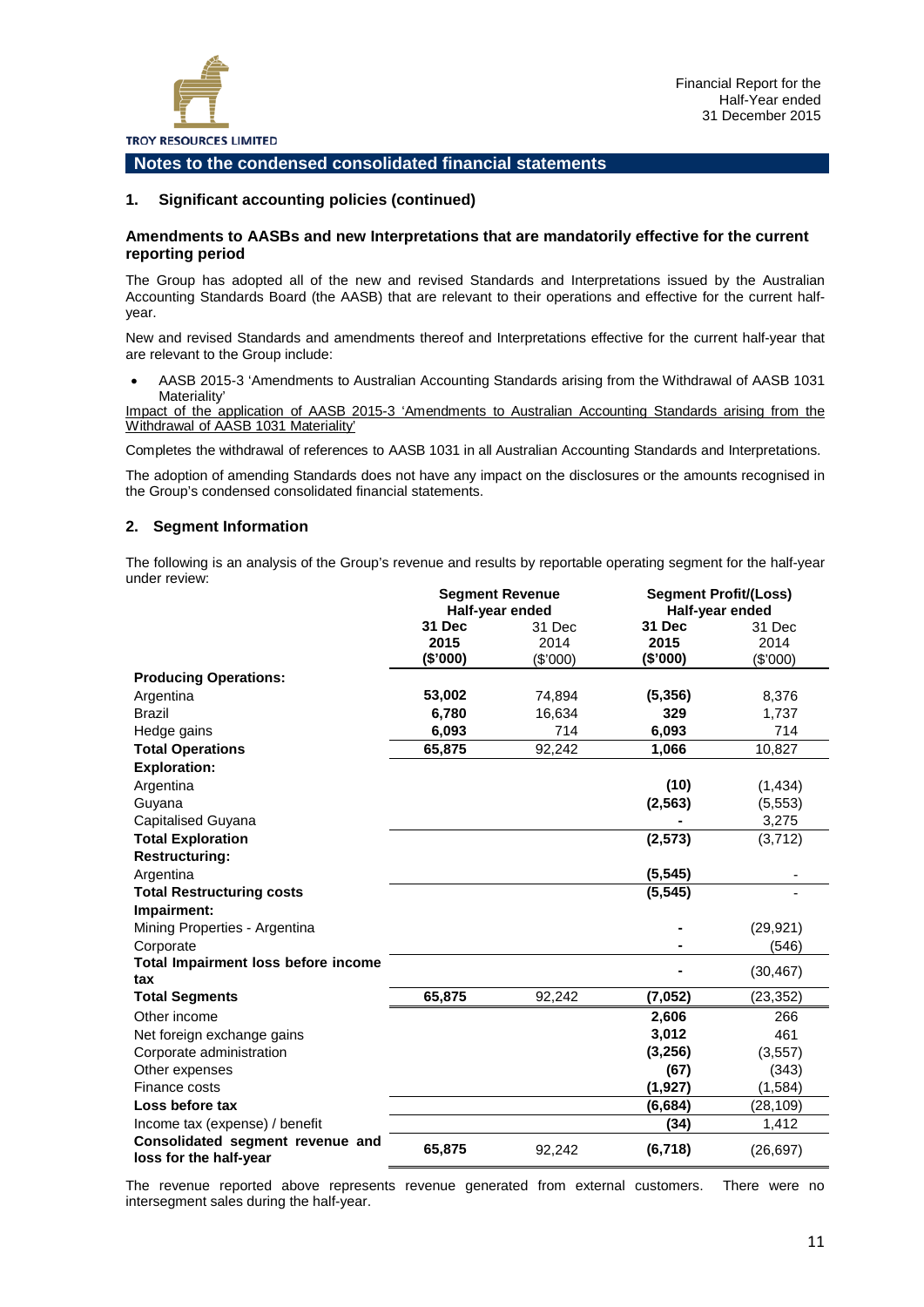#### **2. Segment Information (continued)**

Segment result represents the result of each segment without the allocation of corporate administration costs including Directors' salaries, other income, corporate finance costs, and tax expense. This is the measure reported to the chief operating decision maker for the purpose of resource allocation and assessment of segment performance.

The following is an analysis of the consolidated entity's assets by reportable segment:

|                                          |                                   | <b>Consolidated as at</b>  |
|------------------------------------------|-----------------------------------|----------------------------|
| <b>Total assets</b>                      | <b>31 Dec</b><br>2015<br>(\$'000) | 30 Jun<br>2015<br>(\$'000) |
| <b>Operations:</b>                       |                                   |                            |
| Argentina                                | 16,534                            | 28,393                     |
| <b>Brazil</b>                            | 2,826                             | 2,425                      |
| Guyana                                   | 273,856                           | 225,327                    |
| <b>Total segment assets:</b>             | 293,216                           | 256,145                    |
| Cash and cash equivalents <sup>(i)</sup> | 23,165                            | 60,556                     |
| Other assets <sup>(i)</sup>              | 441                               | 711                        |
| Hedge asset <sup>(i)</sup>               | 4,239                             | 5,938                      |
| <b>Total assets</b>                      | 321,061                           | 323,350                    |

 $<sup>(i)</sup>$  Unallocated assets include various assets including cash held at a corporate level that have not been</sup> allocated to the underlying segments.

The following is an analysis of the consolidated entity's liabilities by reportable segment:

| $\cdots$ . The company of the company of the component of a section of the change of $\alpha$ |         |          |
|-----------------------------------------------------------------------------------------------|---------|----------|
|                                                                                               | 31 Dec  | 30 Jun   |
| <b>Total liabilities</b>                                                                      | 2015    | 2015     |
|                                                                                               | (\$000) | (\$'000) |
| <b>Operations:</b>                                                                            |         |          |
| Argentina                                                                                     | 22,219  | 25,229   |
| <b>Brazil</b>                                                                                 | 3,306   | 4,755    |
| Guyana                                                                                        | 17,594  | 7,497    |
| <b>Total segment liabilities:</b>                                                             | 43,119  | 37,481   |
| Income tax liabilities <sup>(ii)</sup>                                                        | 14,774  | 13,656   |
| Borrowings <sup>(ii)</sup>                                                                    | 74,354  | 98,541   |
| Other liabilities <sup>(ii)</sup>                                                             | 1,957   | 1,417    |
| <b>Total liabilities</b>                                                                      | 134,204 | 151,095  |
|                                                                                               |         |          |

(ii) Unallocated liabilities include tax liabilities, deferred consideration, corporate level entitlements and consolidated entity borrowings not specifically allocated to any one underlying segment.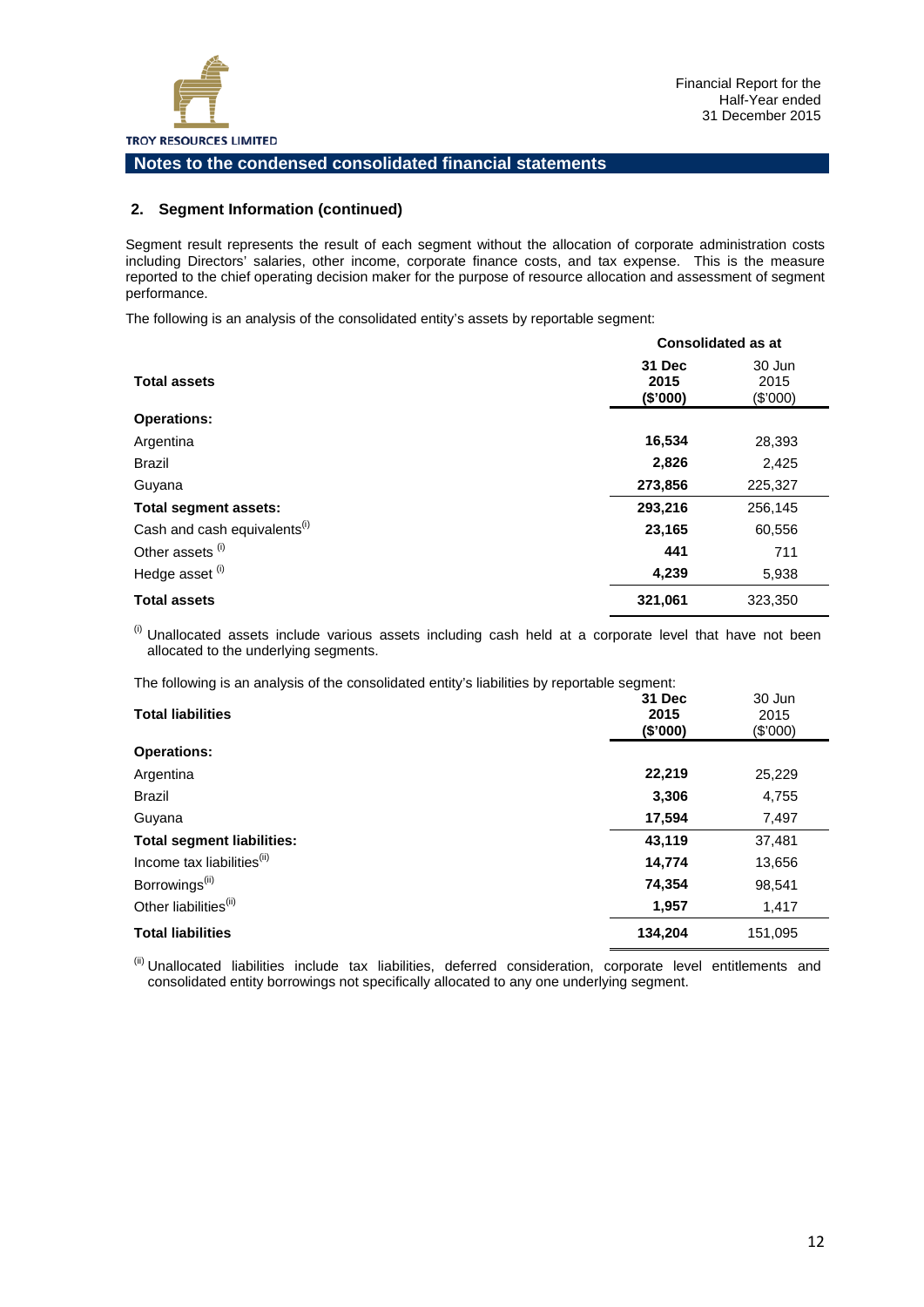

#### **3. Revenue**

÷.

|                              | <b>Consolidated</b><br>Half-year ended |                            |
|------------------------------|----------------------------------------|----------------------------|
|                              | 31 Dec<br>2015<br>(\$'000)             | 31 Dec<br>2014<br>(\$'000) |
| <b>Operating Revenue</b>     |                                        |                            |
| Gold sales                   | 27,534                                 | 61,091                     |
| Silver sales                 | 32,248                                 | 30,437                     |
| Hedging - gains realised (i) | 6,093                                  | 714                        |
|                              | 65,875                                 | 92.242                     |

<sup>(i)</sup> During the half-year, realised commodity hedging gains totalled \$ 16.0 million. Of this, \$9.9 million (\$6.9 million net of tax) (2014: \$Nil) has been deferred to Equity in accordance with accounting standards. The deferred gains will then be recognised in the profit and loss statement over the life of the contracts that were originally hedged, with the majority being realised in the second half of FY2016.

| <b>Other Income</b>                             |       |         |
|-------------------------------------------------|-------|---------|
| Interest received - bank                        | 225   | 244     |
| Gain on sale of assets                          | 504   |         |
| Other                                           | 98    | 22      |
| Hedging – finance and exchange gains            | 1,779 |         |
|                                                 | 2,606 | 266     |
| <b>Expenses</b><br>4.                           |       |         |
| (i) Cost of sales                               |       |         |
| Depreciation of property, plant & equipment     |       |         |
| - Cost of sales                                 | 3,808 | 5,331   |
| - Administration expenses                       | 64    | 80      |
| Amortisation of mining properties               |       | 12,316  |
| Export tax and other taxes (Argentina)          | 2,938 | 4,188   |
| Government royalties                            | 2,867 | 4,204   |
| (ii) Exploration Expenditure                    |       |         |
| Exploration expenditure incurred                | 2,573 | 6,987   |
| <b>Exploration capitalised</b>                  |       | (3,275) |
| Exploration expensed (net)                      | 2,573 | 3,712   |
| (iii) Administration Expenses                   |       |         |
| Head office salaries, bonuses and on-costs      | 1,327 | 1,304   |
| Directors fees and on-costs                     | 215   | 296     |
| Other Brazil administration                     | 61    | 85      |
| Depreciation – furniture and equipment          | 64    | 80      |
| Other Guyana office administration              | 83    |         |
| Canadian office and administration              | 438   | 415     |
| Other Head office administration <sup>(1)</sup> | 1,068 | 1,377   |
| Total                                           | 3,256 | 3,557   |

 $(ii)$  Includes listing fees, shareholder costs, audit fees, taxation consultants, office rents, insurance, travel, conferences and other head office administration expenditure.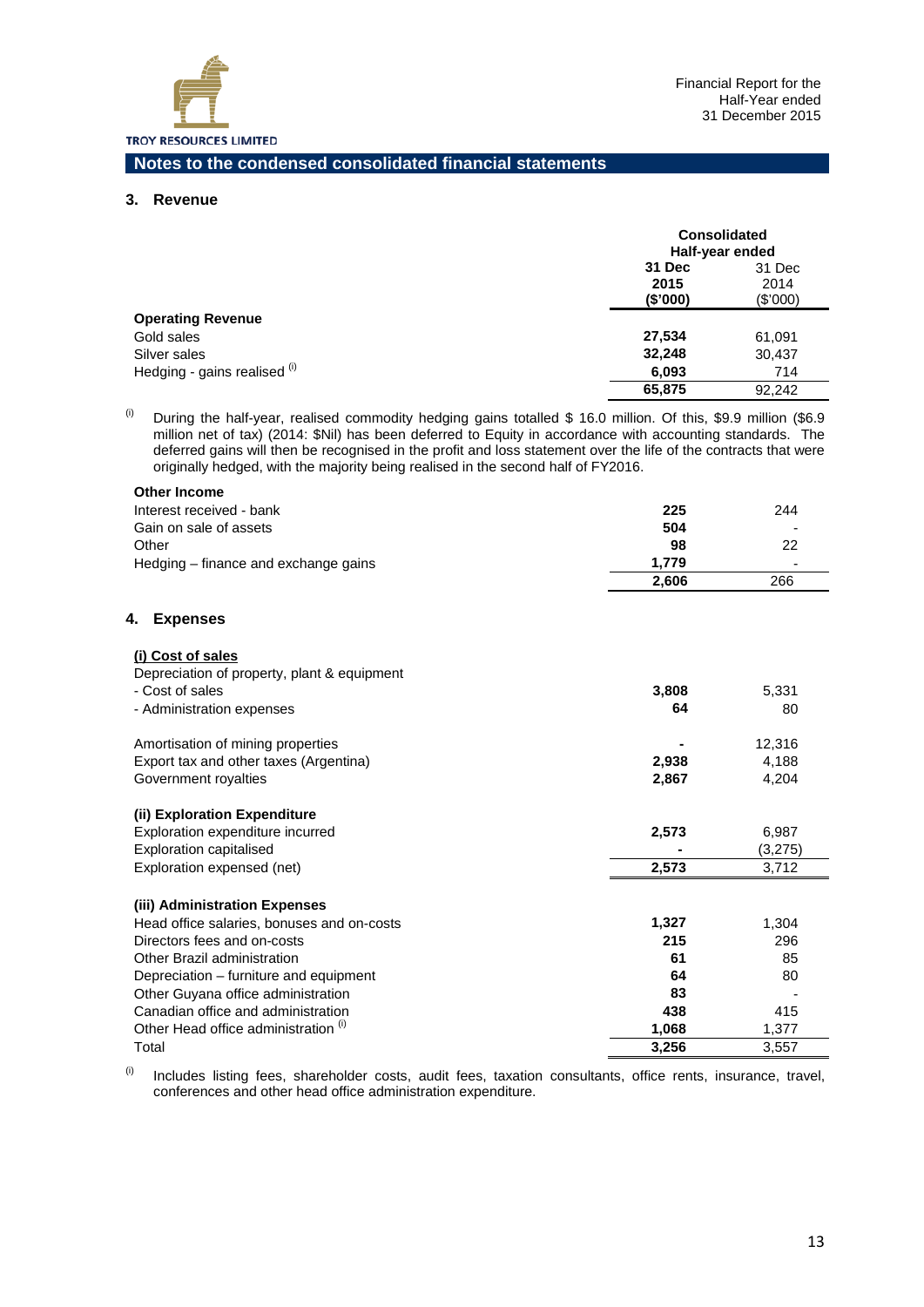

#### **4. Expenses (continued)**

|                                    | <b>Consolidated</b><br>Half-year ended |                            |  |
|------------------------------------|----------------------------------------|----------------------------|--|
|                                    | 31 Dec<br>2015<br>(\$'000)             | 31 Dec<br>2014<br>(\$'000) |  |
| (iv) Other Expenses - Corporate    |                                        |                            |  |
| Share based payments               | 67                                     | 156                        |  |
| Loss on sale of equipment          |                                        | 187                        |  |
|                                    | 67                                     | 343                        |  |
| (v) Restructuring                  |                                        |                            |  |
| Restructuring - Casposo, Argentina | 5.545                                  |                            |  |

Casposo is well advanced with its labour restructuring program. At the date of this report, Casposo's mill is processing final stocks in preparation for cleaning before being placed on care and maintenance. Troy is exploring its options in relation to how it might benefit from its investment in Casposo going forward. As disclosed in Note 9, an impairment charge was recognised in relation to Casposo at 30 June 2015. Consequently, the carrying value of non-current assets associated with this cash generating unit has already been written down to recoverable value.

#### **(vi) Finance costs**

| Borrowing costs                                 | 1.643                    | 1.183  |
|-------------------------------------------------|--------------------------|--------|
| Rehabilitation provisions unwinding of discount | 284                      | -      |
| Hedging <sup>(i)</sup>                          | $\overline{\phantom{0}}$ | 401    |
|                                                 | 1.927                    | 584. ا |

 $(iii)$  Represents the amortised finance costs of the gold and silver hedges.

| (vii) Impairment Loss                     |                          |         |
|-------------------------------------------|--------------------------|---------|
| Mining properties <sup>(i)</sup>          |                          | 29.921  |
| Corporate – property, plant and equipment | $\overline{\phantom{a}}$ | 546     |
| Impairment loss before income tax         | $\blacksquare$           | 30.467  |
| Deferred income tax benefit               |                          | (1.910) |
| Impairment loss net of income tax         |                          | 28.557  |
|                                           |                          |         |

 $(ii)$  Refer to Note 9 for further information on the impairment testing.

#### **5. Taxation**

#### **Income Tax**

Income tax rates applicable for Corporations operating in Argentina, Brazil, Guyana and Australia are 35%, 34%, 30% and 30% respectively. Argentine 5% export tax is deductible for Argentine income tax purposes. The difference between actual tax expense or benefit and prior year tax estimates for Brazil and Argentina arise because the tax year in these jurisdictions follow a calendar year.

|           |                                        | <b>Consolidated Half-year ended</b><br>31 Dec 2015 |  |
|-----------|----------------------------------------|----------------------------------------------------|--|
|           | Tax expense /<br>(benefit)<br>(\$'000) | <b>Effective</b><br><b>Tax Rate</b><br>%           |  |
| Argentina | (2, 121)                               | (i)                                                |  |
| Brazil    | 275                                    | 39.30%                                             |  |
| Guyana    | $\blacksquare$                         | $\blacksquare$                                     |  |
| Australia | 1,880                                  | 26.82%                                             |  |
|           | 34                                     |                                                    |  |

 $<sup>(i)</sup>$  Due to local tax losses incurred during the half-year all prior tax liabilities have been reversed resulting in a</sup> tax benefit.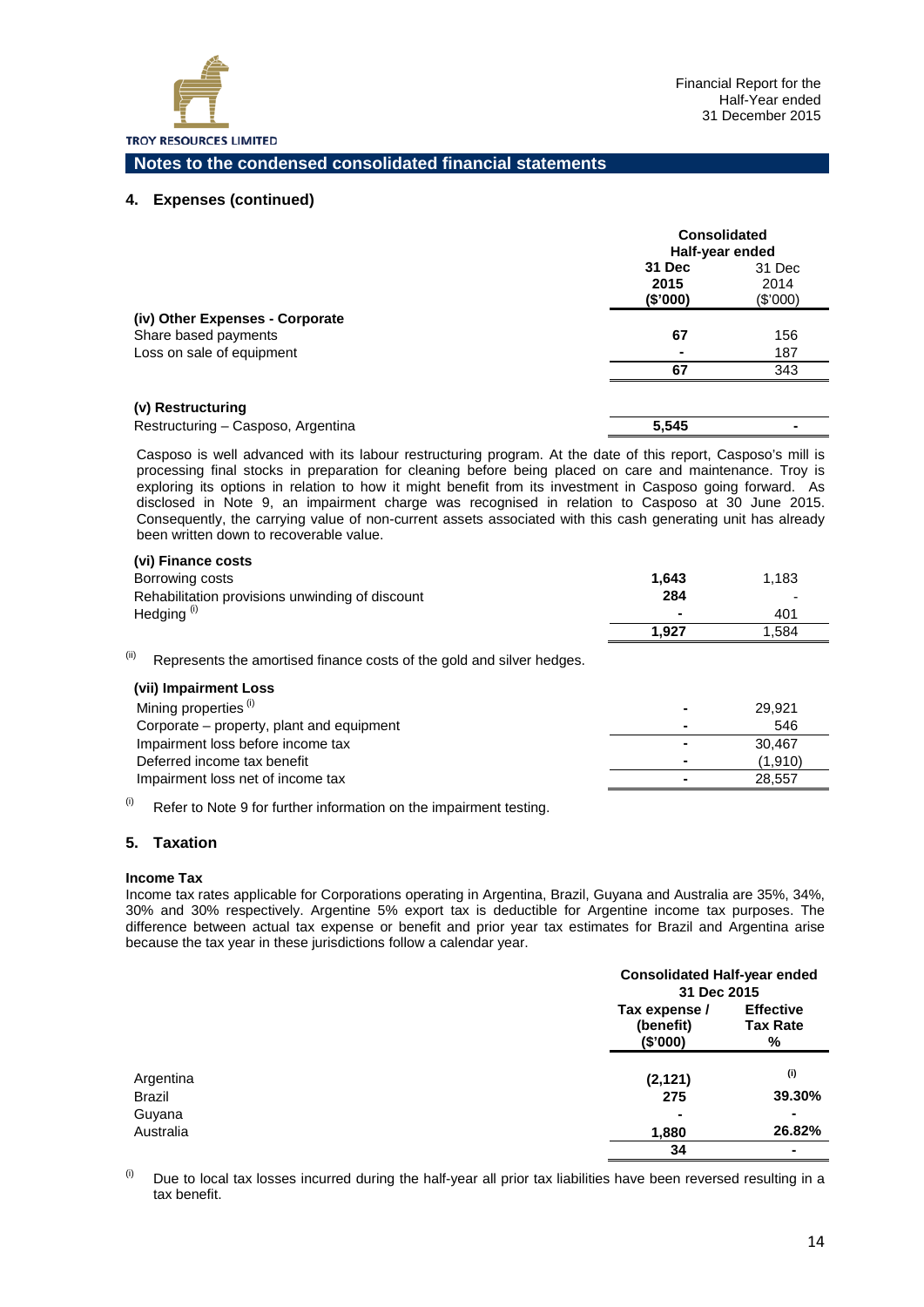

#### **6. Trade and Other Receivables**

|                             | <b>Consolidated as at</b> |          |
|-----------------------------|---------------------------|----------|
|                             | 31 Dec                    | 30 Jun   |
|                             | 2015                      | 2015     |
|                             | (S'000)                   | (\$'000) |
| <b>Current</b>              |                           |          |
| Debtors and prepayments     | 4,193                     | 5,740    |
| Value added tax recoverable | 6,231                     | 6.929    |
|                             | 10.424                    | 12,669   |

#### **7. Inventory**

| Bullion on hand                     | 72     | 60     |
|-------------------------------------|--------|--------|
| Dore on hand                        |        | 2.100  |
| Ore stockpiles and work in progress | 9.186  | 8,355  |
| Stores and raw materials            | 3.332  | 6.100  |
|                                     | 12.597 | 16.615 |

#### **8. Financial Instruments**

The fair value of the Group's financial assets and liabilities are determined on the following basis.

Fair value of the Group's financial assets and financial liabilities that are measured at fair value on a recurring basis

Subsequent to initial recognition at fair value, financial instruments are grouped into Levels 1 to 3 based on the degree to which the fair value is observable.

Levels are defined as follows:

- Level 1 fair value measurements are those derived from quoted prices (unadjusted) in active markets for identical assets of liabilities.
- Level 2 fair value measurements are those derived from inputs other than quoted prices included with Level 1 that are observable for the asset or liability, either directly (i.e. as prices) or indirectly (i.e. derived from prices).
- Level 3 fair value measurements are those derived from valuation techniques that include inputs for the asset or liability that are not based on observable market data (unobservable inputs).

At 31 December 2015 the only financial assets and liabilities that are measured at fair value at the end of each reporting period relate to the Group's gold forward contracts. The following table gives information about how the fair values of these forward contracts are determined (in particular, the valuation technique and inputs used).

| <b>Financial Assets/(Liabilities)</b>         | <b>Gold Forward contracts</b>                                                                                                                                                                                                                                                                                                                                                                                                                              |
|-----------------------------------------------|------------------------------------------------------------------------------------------------------------------------------------------------------------------------------------------------------------------------------------------------------------------------------------------------------------------------------------------------------------------------------------------------------------------------------------------------------------|
| Fair value as at 31.12.15                     | \$4,239,000                                                                                                                                                                                                                                                                                                                                                                                                                                                |
| Fair value as at 30.6.15                      | \$5,938,000                                                                                                                                                                                                                                                                                                                                                                                                                                                |
| Fair value hierarchy                          | Level 2                                                                                                                                                                                                                                                                                                                                                                                                                                                    |
| Valuation technique(s)<br>and<br>key input(s) | Mark to Market. Forward Price Fair value of this cash flow hedge was<br>estimated using observable spot gold inputs in combination with spot price<br>parameters and mark to market valuations as provided by counter parties as<br>at the reporting date.<br>Key inputs used include commodity spot rates (Gold), remaining contract<br>term, contango of underlying metal (Gold), base currency discount rate<br>(USD) and spot exchange rate (USD/AUD). |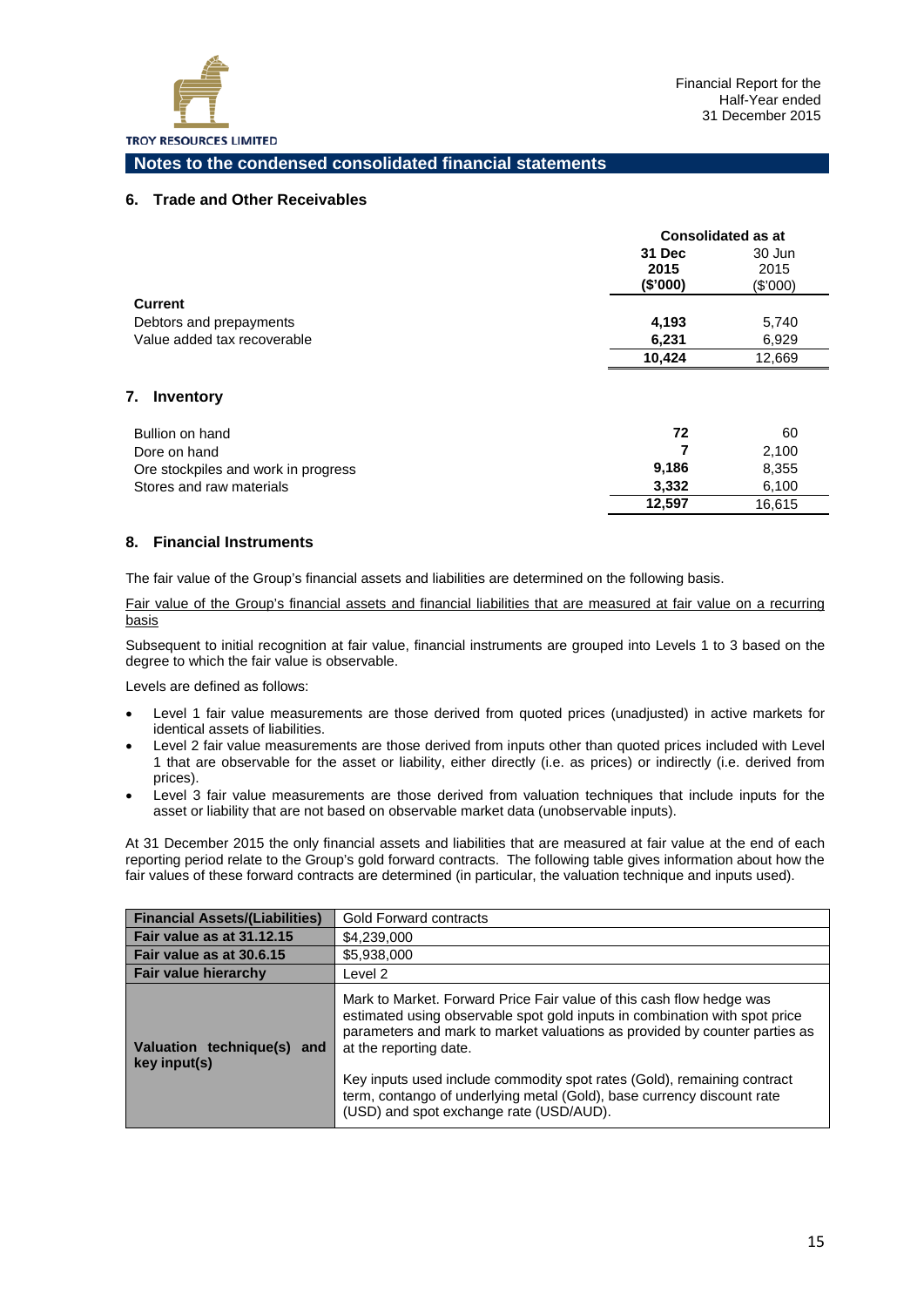

#### **8. Financial Instruments (continued)**

Financial Assets and Financial Liabilities that are not measured at fair value on a recurring basis (but where fair value disclosures are required)

At 31 December 2015 and 30 June 2015, the carrying amount of financial assets and financial liabilities for the Group is considered to approximate their fair values.

Reconciliation of Level 3 fair value measurements

There were no financial assets or liabilities categorised as level 3 at 31 December 2015 or 30 June 2015.

#### **9. Impairment testing for non-current assets**

#### **Results of impairment testing**

|                                   | <b>Consolidated as at</b>  |                            |  |
|-----------------------------------|----------------------------|----------------------------|--|
|                                   | 31 Dec<br>2015<br>(\$'000) | 30 Jun<br>2015<br>(\$'000) |  |
| Casposo CGU, Argentina            |                            | 97,319                     |  |
| Karouni CGU, Guyana               |                            | ٠                          |  |
| Corporate – assets                | -                          | 547                        |  |
| Impairment loss before income tax |                            | 97,866                     |  |

#### **Results of impairment testing**

#### **Mine and Development Properties**

Management of the Group has identified two cash generating units (CGU's) being: the Karouni Gold Operation in Guyana and the Casposo Gold Silver Operation in Argentina.

Non-financial assets are reviewed at each reporting period to determine whether there is an indication of impairment. Where an indicator of impairment exists, a formal estimate of recoverable amount is made.

Impairment assessments were conducted at balance date considering gold and silver prices, current market and sales conditions for gold projects and given that the market capitalisation of Troy at that time was as an indicator of impairment.

The impairment testing completed has resulted in no impairment charges for either Karouni or Casposo.

The carrying value of non-current assets associated with Casposo of \$0.9 million is not material to the Group's Financial Statements, following the impairment recognised in relation to this CGU during the year ended 30 June 2015.

#### **Methodology**

The future recoverability of capitalised mining properties, development properties and property, plant and equipment is dependent on a number of key factors including: gold and silver price, foreign exchange rates, discount rates used in determining the estimated discounted cashflow of CGU's and the level of reserves and resources. The costs to dispose have been estimated by management based on prevailing market conditions. Impairment is recognised when the carrying amount of the CGU exceeds its recoverable amount.

The Group has adopted fair value less cost to sell which is greater than the value in use and hence used this as the recoverable amount for impairment testing purposes. Fair value is estimated based on discounted cashflows using market based commodity price and exchange assumptions, estimated quantities of recoverable minerals, production levels, operating costs and future capital expenditure. When life-of-mine plans do not fully utilise the existing resource for a CGU, and options exist for the future extraction and processing of all or part of those resources, an estimate of the value of unmined resources is included in the determination of fair value. The Group considers this valuation approach to be consistent with the approach taken by other market participants.

Present values are determined using a risk adjusted discount rate appropriate to the risks inherent in the assets.

Estimates of quantities of recoverable minerals, production levels, operating costs and capital requirements are sourced from the Group's planning process documents, including life-of-mine plans and operational budgets.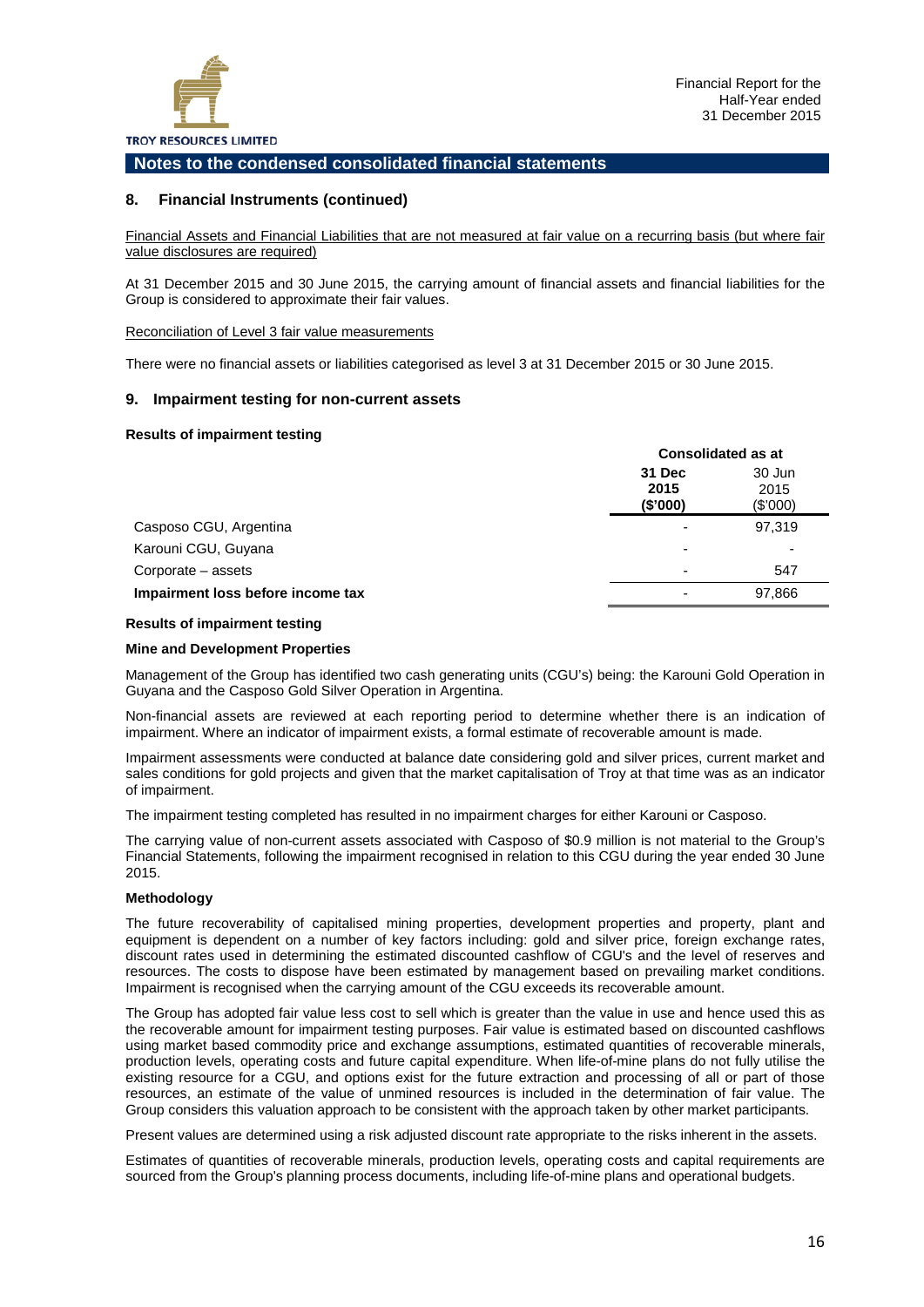

#### **9. Impairment testing for non-current assets (continued)**

Significant judgements and assumptions are required in making estimates of fair value. CGU valuations are subject to variability in key assumptions including, but not limited to, long term gold and silver prices, currency exchange rates, discount rates, production assumptions and operating costs. A change in one or more of the assumptions used to estimate fair value could reduce or increase a CGU's fair value.

#### **Key assumptions**

The table below summarises the key assumptions used in the half-year end carrying value assessments:

|                                          | 31 December 15 |                          |         |         |         |
|------------------------------------------|----------------|--------------------------|---------|---------|---------|
| Calendar Year (CY)                       | CY 2016        | CY 2017                  | CY 2018 | CY 2019 | CY 2020 |
| Gold price (US\$ per ounce)              | 1.100          | 1.150                    | 1.200   | 1.250   | 1,250   |
| Silver price (US\$ per ounce)            | 14.65          | $\overline{\phantom{0}}$ |         | $\sim$  | $\sim$  |
| Discount rate per annum (post-tax, Real) | 9.3%           | 9.3%                     | 9.3%    | 9.3%    | 9.3%    |
| Foreign exchange rate (A\$/US\$)         | 0.71           | 0.69                     | 0.68    | 0.70    | 0.70    |

#### *Commodity prices and exchange rates*

These are estimated with reference to external market forecasts prevalent at year end (Bloomberg median consensus bank forecasts). They are updated at least twice annually.

#### *Discount rate*

In determining the fair value of CGU's, the future cashflows are discounted using rates based on the Group's estimated after tax weighted average cost of capital, with an additional premium applied having regard to the geographic location of the CGU.

#### *Operating and capital costs*

Life-of-mine operating and capital cost assumptions are based on the Group's latest budget and life-of-mine plans. The projections do not include any provision for cost improvements reflecting the Group's objectives to maximise free cashflow, optimise and reduce activity, improve capital and labour productivity. Any future cost improvements achieved in a future period would therefore impact the future recoverable value.

#### *Unmined resources*

Unmined resources may not be included in a CGU's particular life-of-mine plan for a number of reasons, including the need to constantly re-assess the economic returns on and timing of specific production options in the current economic environment.

#### *Future Production*

As outlined in Note 1, achievement of future forecast production is a key assumption, which is supported by the performance of Karouni up until the date of this report.

The fair values of the Group's other CGU's were assessed by the Group and they exceeded their carrying values.

#### **Sensitivity Analysis**

After impairment testing using the assumptions and methodology above for Karouni, the recoverable value has been assessed as being equal to its carrying amount as at 31 December 2015.

Any variation in the key assumptions going forward will impact the recoverable value of the CGU's. If the variation in an assumption has a negative impact on recoverable value, it could indicate a requirement for additional impairment of non-current assets for Karouni.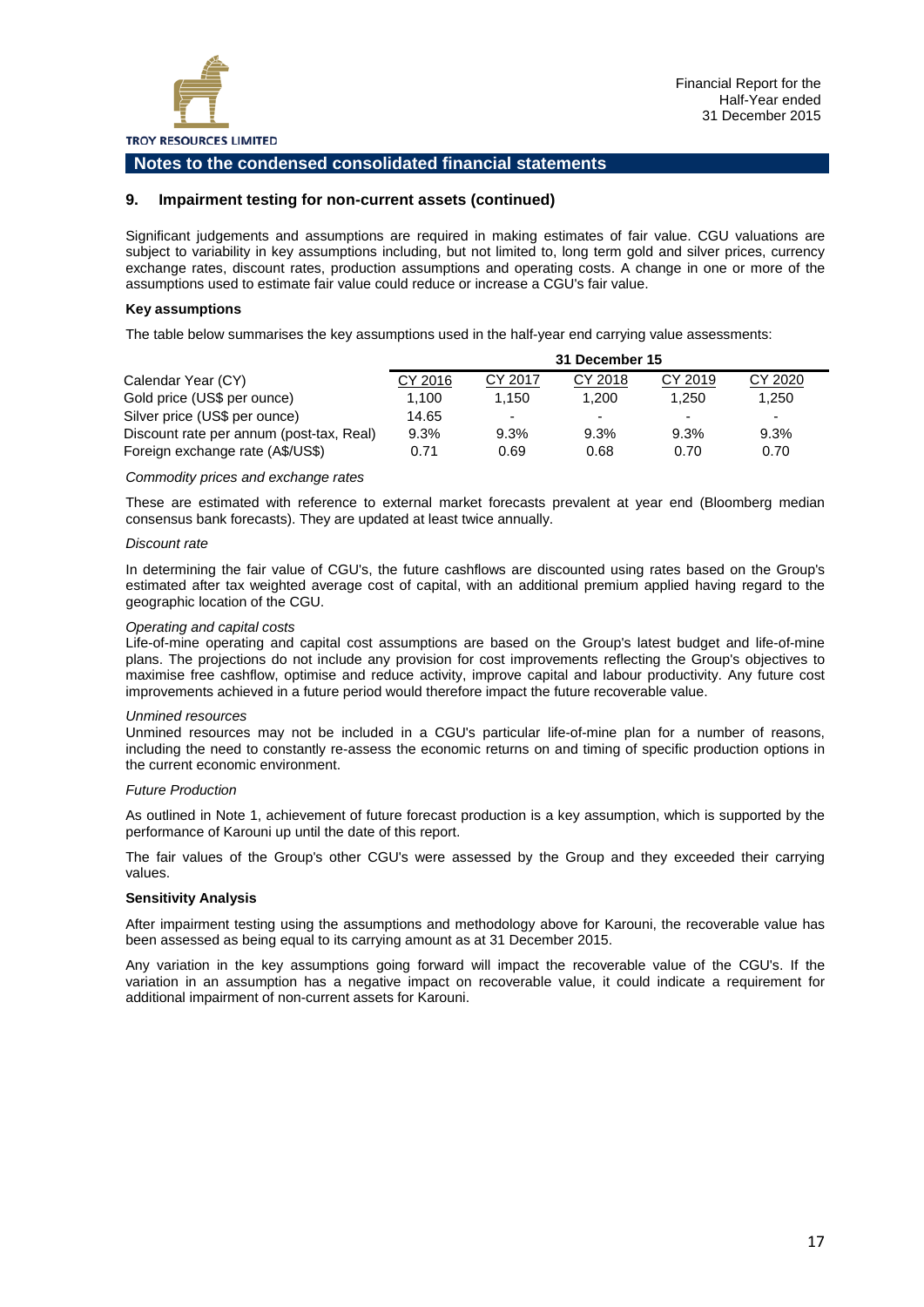

#### **10. Borrowings**

|                                                                          | <b>Consolidated as at</b>  |                            |
|--------------------------------------------------------------------------|----------------------------|----------------------------|
|                                                                          | 31 Dec<br>2015<br>(\$'000) | 30 Jun<br>2015<br>(\$'000) |
| Debt facility                                                            |                            |                            |
| Industrial and Commercial Bank of China (Argentina) S.A. - debt facility | 282                        | 762                        |
| Investec Bank Plc - Syndicated debt facility                             | 75,000                     | 100,000                    |
| Capitalised borrowing costs                                              | (928)                      | (2,221)                    |
|                                                                          | 74,354                     | 98,541                     |
| Current                                                                  | 54,661                     | 40.700                     |
| Non-current                                                              | 19,693                     | 57,841                     |
|                                                                          | 74.354                     | 98.541                     |

With effect from 29 March 2016, the amount outstanding under the Investec Facility of \$75.0 million, will convert to US\$53.7 million at a rate of A\$:US\$ 0.7166 and subsequent repayments will be in US dollars. This includes the repayment due 31 March 2016.

#### **11. Issued Capital**

|                                                               | <b>Consolidated</b><br>Half-year<br>ended<br>31 Dec 2015 |          | <b>Consolidated</b><br><b>Full-year</b><br>ended<br>30 Jun 2015 |            |
|---------------------------------------------------------------|----------------------------------------------------------|----------|-----------------------------------------------------------------|------------|
| Fully paid ordinary share capital                             | No.<br>('000)                                            | (\$'000) | No.<br>(000)                                                    | $(\$'000)$ |
| the<br>beginning<br>Balance at<br>of<br>the<br>financial year | 290.096                                                  | 305.311  | 195.035                                                         | 269.689    |
| Issue of fully paid shares on exercise of<br>options          |                                                          |          | 61                                                              | 138        |
| Issue of fully paid shares in lieu of cash<br>bonus           | ٠                                                        |          | 169                                                             | 135        |
| Issue of fully paid shares – capital<br>raising               | 43.514                                                   | 7.940    | 94.831                                                          | 35,349     |
|                                                               | 333.610                                                  | 313.251  | 290,096                                                         | 305.311    |

#### **12. Contingent Liabilities**

There are no contingent liabilities other than:

- (i) General bank guarantees to financial institutions totalling \$446,930 (30 June 2015: \$210,835), of which \$393,454 (30 June 2015: \$157,359) is cash backed.
- (ii) Potential legal claims submitted by previous employees at the Company's Sertão and Andorinhas operations in Brazil of \$3,716,219. Based on past settlement of claims, the current expectation is that only a portion of this may become payable and therefore \$891,000 has been included in current provisions.

#### **13. Subsequent Events**

On 24 February 2016 Troy announced commercial production has been declared at its Karouni gold project in Guyana following successful commissioning and operation of all key components of the processing plant.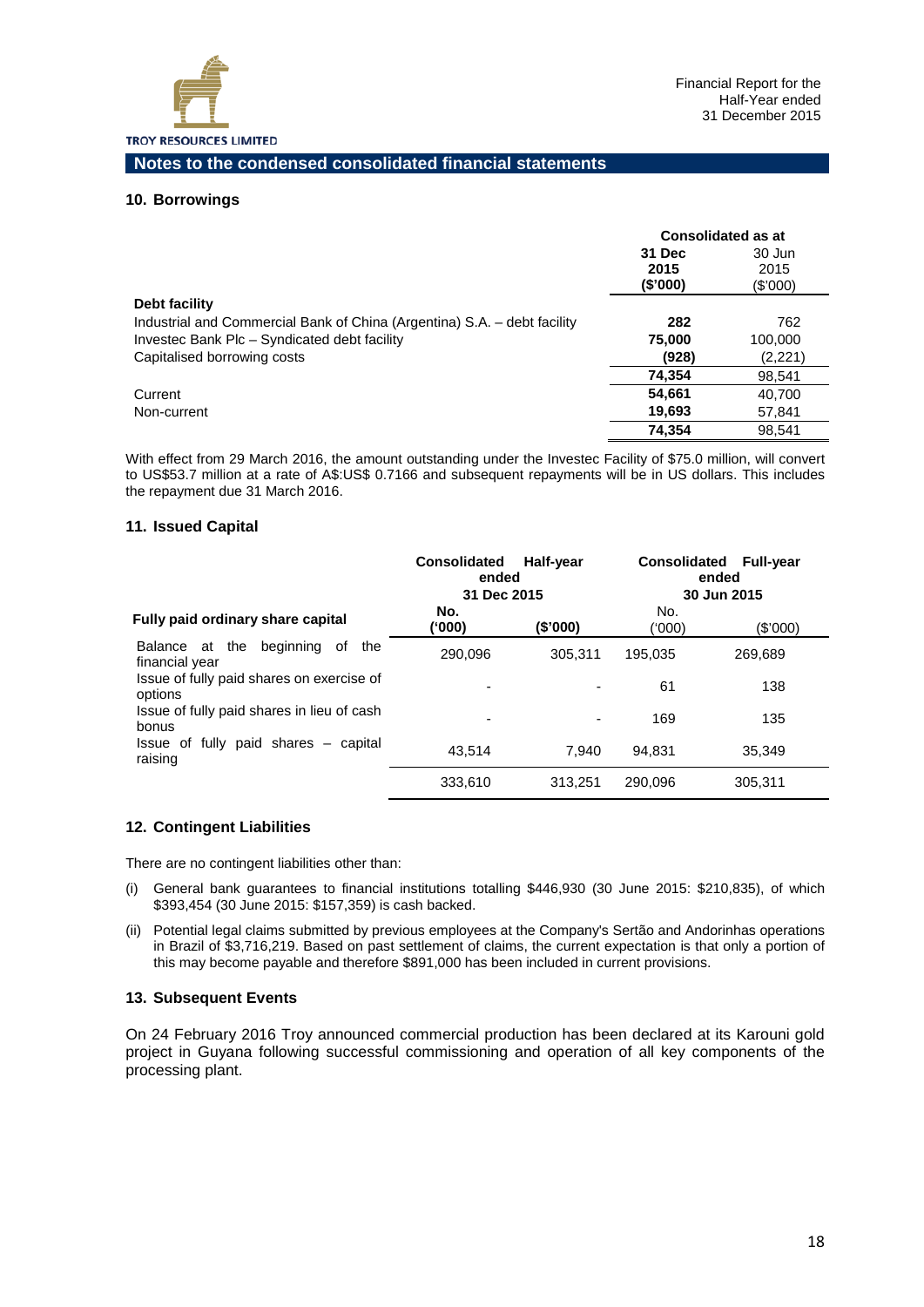

Financial Report for the Half-Year ended 31 December 2015

#### **Directors' declaration**

The Directors declare that:

- (a) in the Directors' opinion, there are reasonable grounds to believe that the Company will be able to pay its debts as and when they become due and payable; and
- (b) in the Directors' opinion, the attached financial statements and notes thereto are in accordance with the Corporations Act 2001; including compliance with accounting standards and giving a true and fair view of the financial position and performance of the consolidated entity.

**Signed in accordance with a resolution of the Directors made pursuant to s.303(5) of the Corporations Act 2001.**

#### **On behalf of the Directors**

made

**Mr F S Grimwade** Acting Chairman of Directors

Perth, Western Australia 26 February 2015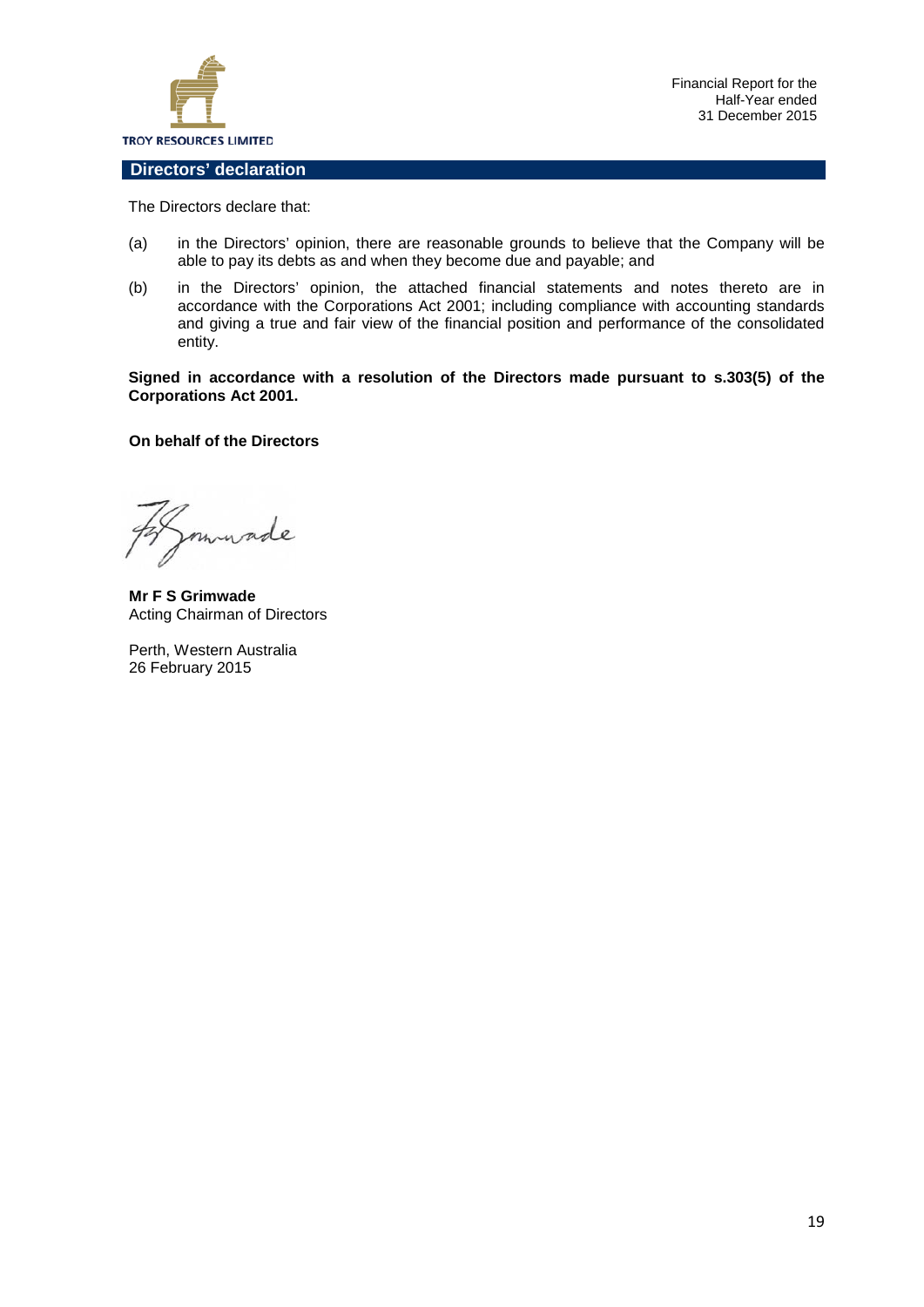# **Deloitte.**

Deloitte Touche Tohmatsu ABN 74 490 121 060

Woodside Plaza Level 14 240 St Georges Terrace Perth WA 6000 GPO Box A46 Perth WA 6837 Australia

Tel: +61 8 9365 7000 Fax: +61 (0) 9365 7001 www.deloitte.com.au

### **Independent Auditor's Review Report to the Members of Troy Resources Limited**

We have reviewed the accompanying half-year financial report of Troy Resources Limited, which comprises the condensed statement of financial position as at 31 December 2015, and the condensed statement of profit and loss, the condensed statement of profit or loss and other comprehensive income, the condensed statement of cash flows and the condensed statement of changes in equity for the half-year ended on that date, selected explanatory notes and, the directors' declaration of the consolidated entity comprising the company and the entities it controlled at the end of the half-year or from time to time during the half-year as set out on pages 5 to 19.

#### *Directors' Responsibility for the Half-Year Financial Report*

The directors of the company are responsible for the preparation of the half-year financial report that gives a true and fair view in accordance with Australian Accounting Standards and the *Corporations Act 2001* and for such internal control as the directors determine is necessary to enable the preparation of the half-year financial report that gives a true and fair view and is free from material misstatement, whether due to fraud or error.

#### *Auditor's Responsibility*

Our responsibility is to express a conclusion on the half-year financial report based on our review. We conducted our review in accordance with Auditing Standard on Review Engagements ASRE 2410 *Review of a Financial Report Performed by the Independent Auditor of the Entity*, in order to state whether, on the basis of the procedures described, we have become aware of any matter that makes us believe that the half-year financial report is not in accordance with the *Corporations Act 2001* including: giving a true and fair view of the consolidated entity's financial position as at 31 December 2015 and its performance for the half-year ended on that date; and complying with Accounting Standard AASB 134 *Interim Financial Reporting* and the *Corporations Regulations 2001*. As the auditor of Troy Resources Limited, ASRE 2410 requires that we comply with the ethical requirements relevant to the audit of the annual financial report.

A review of a half-year financial report consists of making enquiries, primarily of persons responsible for financial and accounting matters, and applying analytical and other review procedures. A review is substantially less in scope than an audit conducted in accordance with Australian Auditing Standards and consequently does not enable us to obtain assurance that we would become aware of all significant matters that might be identified in an audit. Accordingly, we do not express an audit opinion.

Liability limited by a scheme approved under Professional Standards Legislation.